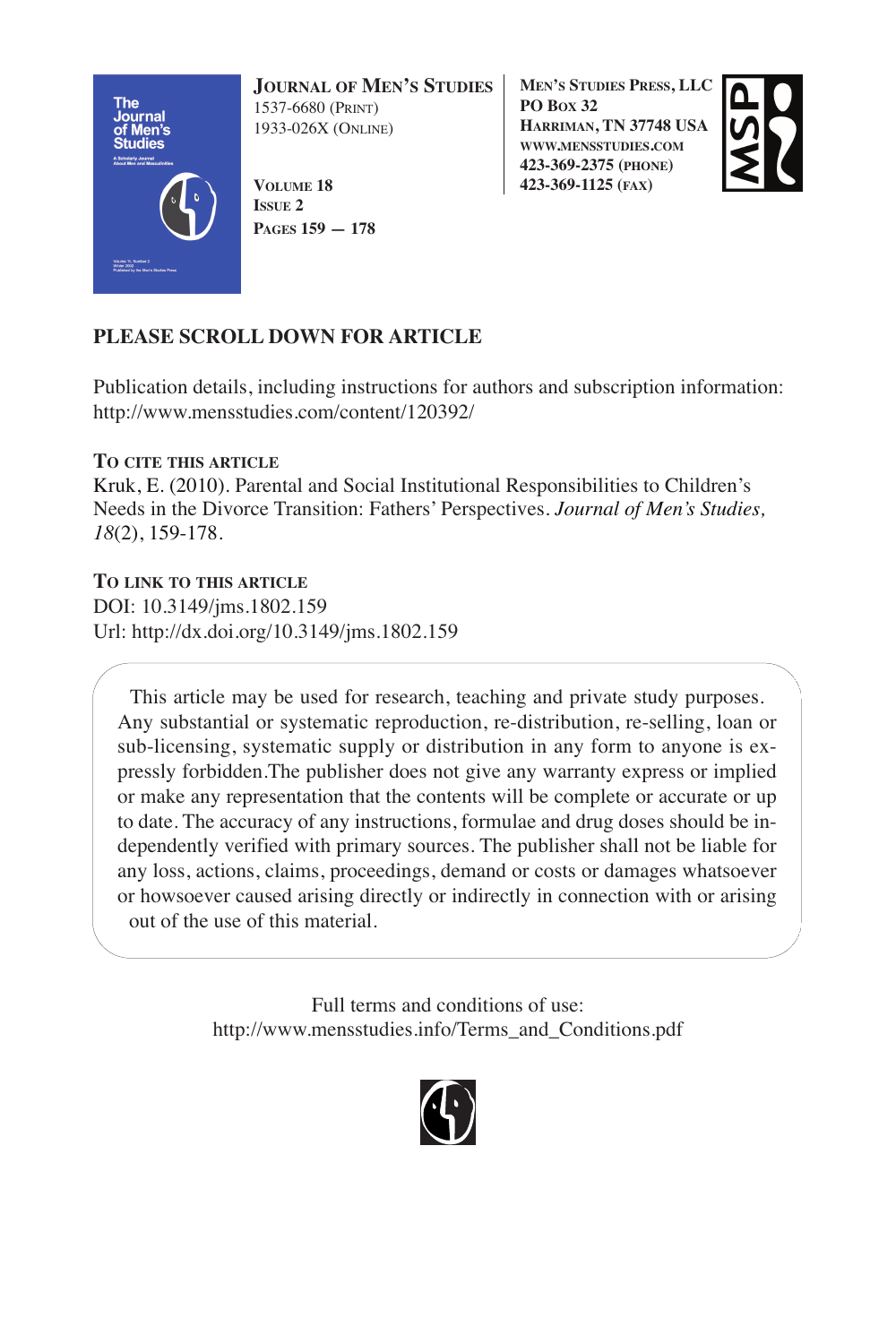# PARENTAL AND SOCIAL INSTITUTIONAL RESPONSIBILITIES TO CHILDREN'S NEEDS IN THE DIVORCE TRANSITION: FATHERS' PERSPECTIVES

*A total of 82 separated and divorced fathers were interviewed in a study utilizing thematic analysis to examine fathers' narratives about their divorce experiences, particularly in regard to their relationship with their children, and grounded theory analysis to uncover themes related to fathers' perceptions of their children's needs, and parental and social institutional responsibilities to these needs, during the divorce transition. We found that contextual factors, particularly the legal custody determination process, largely determine both the level of paternal involvement and quality of father-child attachment after divorce. A sharp discontinuity between pre- and post-divorce father-child relationships was observed, more marked than in earlier studies. Fathers' psychological reaction to the actual or threatened loss of the father-child relationship was also more pronounced than previously reported, a consequence of fathers' increasing levels of involvement with and attachment to their children before divorce. Implications for practice and policy are discussed.*

*Keywords*: father-child attachment, divorce, needs, responsibilities

The purpose of this article is to examine father-child attachment during and after parental divorce, and fathers' perceptions of their children's needs, paternal responsibilities and the responsibilities of social institutions in the divorce transition. We proceed from the perspective of standpoint theory, and from the assumption that the complexity of fatherhood is best understood as an interaction between internal/psychological factors and external/contextual influences (Coltrane, Coleman, & Ganong, 2004; Lamb, 2004). While current sociological literature has emphasized fathers' ac-

Correspondence concerning this article should be addressed to Edward Kruk, School of Social Work, University of British Columbia, 2080 West Mall, Vancouver, BC, Canada V6T 1Z2. Electronic mail: kruk@interchange.ubc.ca



*The Journal of Men's Studies*, Vol. 18, No. 2, Spring 2010, 159-178. © 2010 by the Men's Studies Press, LLC. All rights reserved. http://www.mensstudies.com jms.1802.159/\$14.00 • DOI: 10.3149/jms.1802.159 • ISSN/1060-8265 • e-ISSN/1933-0251

<sup>a</sup> School of Social Work, University of British Columbia.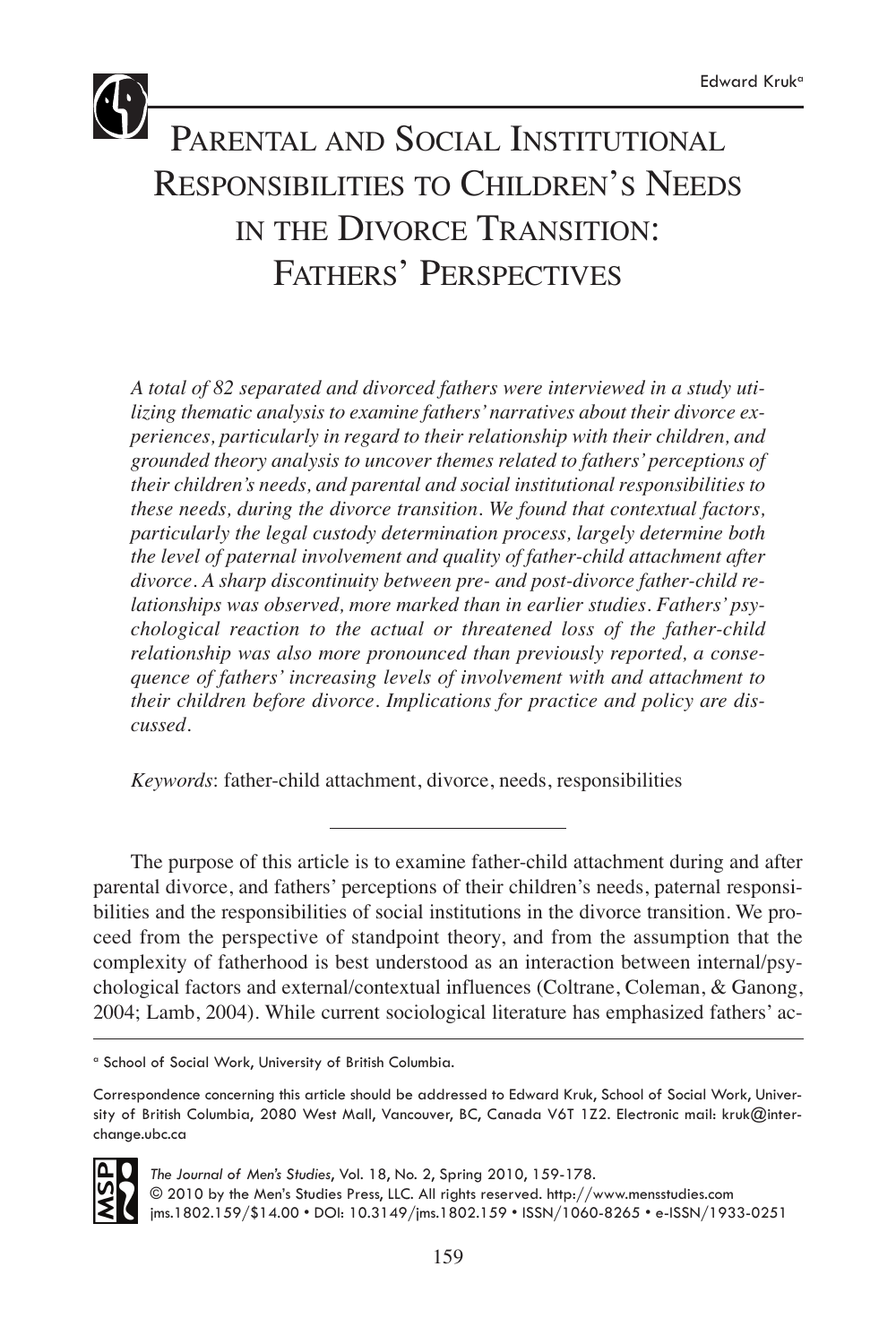tual involvement with their children and relative participation in child care, accounts from a psychological perspective have focused on the nature of fathers' attachment bonds with their children. An awareness of both perspectives is fundamental to understanding the complexities of fatherhood after divorce.

## Paternal Involvement and Attachment

Empirical investigations of the paternal role in families have described a great variety of experiences and role definitions of fathers, pointing to a heterogeneity of fathering roles and fathers assuming child care responsibilities within the family to a much greater degree in the past decade (Bianchi, 2000; Higgins & Duxbury, 2002; Marshall, 2006; Pleck, Masciadrelli, & Lamb, 2004). Although reported rates of fathers' actual family work participation differ widely in studies using a survey methodology, there is consensus that shared child care engagement between mothers and fathers has emerged as a norm in North American families, although regional and cultural variations exist (Bianchi; Higgins & Duxbury). There has been considerable focus in research on the relationship between maternal employment and paternal participation in family work, as an increased percentage of mothers are working outside the home, including mothers of pre-school children. Changes in sex roles have been responsive to changes in female employment (Lamb, 1986; Marshall), and maternal employment, particularly among mothers of pre-school children, is a significant factor in paternal involvement with and attachment to children. As mothers recognize the benefits of paternal involvement, most shift from a "gatekeeper" role to one of supporting father-child attachment bonds.

There has been a growing recognition in the psychological literature of the father's importance to child development, and of the experience of fathering. Lamb (1987) and others have emphasized the developmentally critical nature of affective father-child relationships, presenting strong evidence indicating that fathers interact with children competently and in such a way that an attachment independent of the actual amount of time spent together is formed. Cohen's (1987) study concluded that fathers' lives contain greater attachments to and are more profoundly affected by fatherhood than is usually assumed: the majority of fathers define parenting as a primary attachment and their most important and valued social role.

The literature examining fathers' ties with newborns and infants has challenged traditional notions of fathers being less "nurturant" than mothers and displaying less competence than mothers to care for newborn infants. Beyond infancy, research has focused on paternal influence on children's sex-role development, moral development, achievement motivation and intellectual development, and social competence, and the effects of father absence (Blankenhorn, 1995). Although there is relatively little longitudinal research, studies have demonstrated that paternal involvement with pre-school and school-age children has positive effects on intellectual performance, achievement motivation and self-confidence, as well as more flexible attitudes toward male and female roles (Lamb, 1986). Fathers consistently describe their attachment to their children as stronger than their other attachments.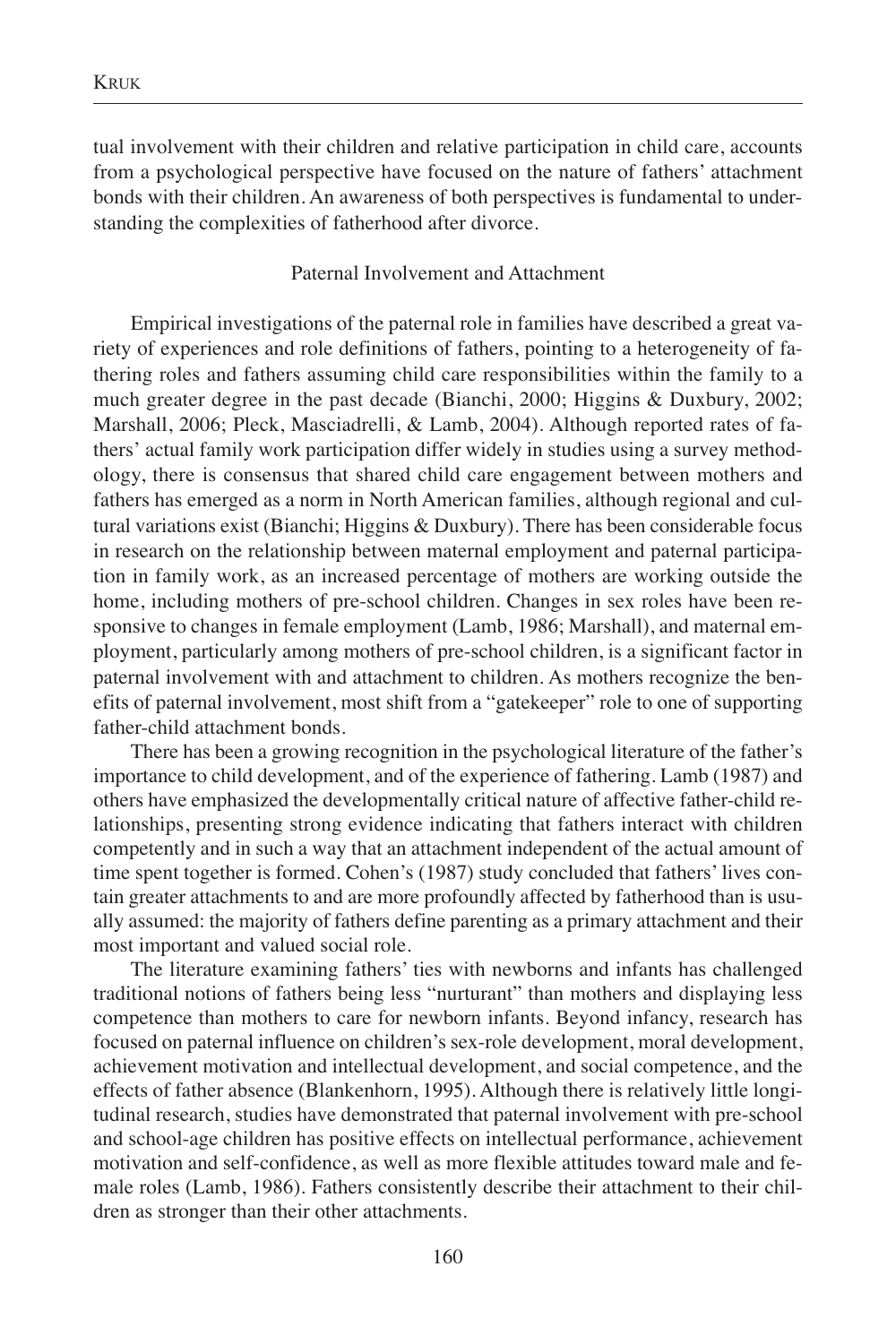#### *Effects of Divorce on Fathers*

If fathers' primary attachments during marriage are oriented toward their children, fathers are likely to experience considerable emotional hardship after divorce, particularly if they become noncustodial or non-resident fathers. There is evidence that as a group fathers' overall adjustment level after divorce is lower than that of custodial mothers: the risk of suicide is higher for divorced fathers (Ksopowa, 2000), and men feel less sustained by social support systems (Coley, 2006; Warshak, 2000). Jacobs (1986) concluded that the most striking effects of divorce for men were in the area of mental health: between 60-80% of men in Jacobs' study reported a number of long-lasting stress-related symptoms such as sleeplessness and reduced energy; and Ambrose et al (1983) found that 68% of divorced fathers exhibit new mental health problems after divorce. For noncustodial fathers, divorce is associated with the possible loss of one's children and the pre-divorce father-child relationship. Burgess, Locke, and Thomes (1971) asserted that "in cases where children are present, the parent who retains the children experiences less crisis than the one who is cut off from both the former mate and the children." Parents with custody of their children generally experience less change in their living situation, feel less lonely, insecure and helpless in their relationships with their children and have "an entrance into a better regulated emotional reality" than parents without custody. The research literature on noncustodial divorced fathers has documented the following effects of divorce on mental health: loss, grief and learned helplessness (Braver, 1998; Frieman, 2003); loneliness (Lund, 1987); depression and apathy (Amato, 2000; Braver; Kruk, 1993) and inadequacy and feelings of incompetence (Coley, 2006; Hetherington, 2002). Studies have also examined the physical health effects of divorce on these fathers; both Jacobs (1986) and Ambrose et al. (1983) found that in close to half of their samples, fathers developed physical symptoms, including weight loss, nerve-related eye and dental problems, high blood pressure, increased drinking, sleeping and eating difficulties, and a host of psychosomatic complaints after divorce.

Parent-child attachment bonds are formed through participation in daily routines, and a noncustodial father's view of his relationship with his child is related to his continual involvement with that child. Noncustodial fathers report that custodial arrangements which allow significant, customary, and frequent parenting activities result in them having and being able to maintain a healthier, more meaningful relationship with their child versus a relationship with more "visitor-like" qualities (Brinig  $\&$  Nock, 2003; Kelly, 2006). When attachment theory is properly and equally applied to each relationship between parent and child, it explains why quantity and quality of time with both parents are important for complete, healthy, child development (Fabricius, 2003; Riggs, 2005).

#### Methodology

#### *Sample*

A survey research method was utilized with a sample of 82 divorced fathers, resident in Vancouver and surrounding regions of southwestern British Columbia, Canada.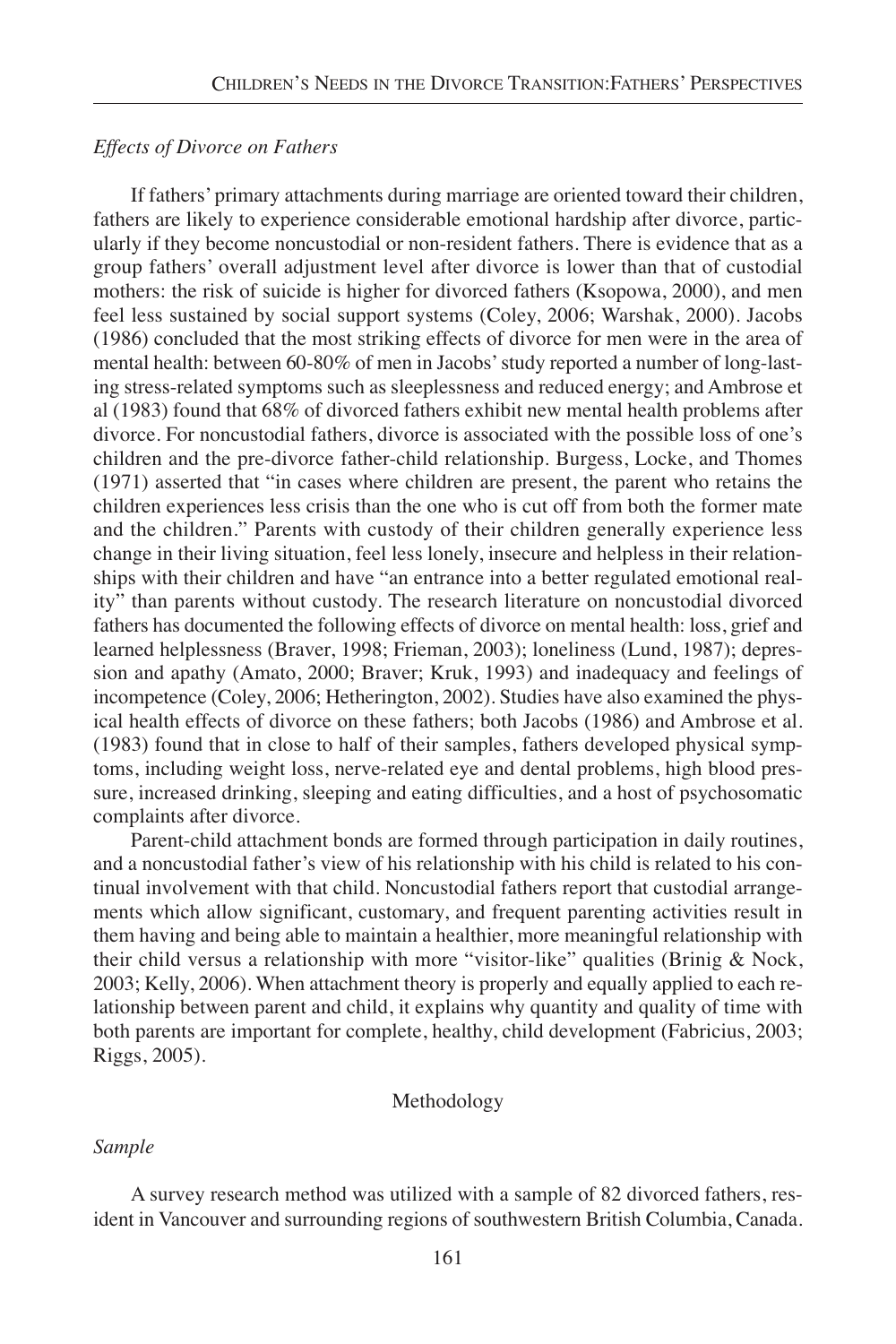Recruitment via the Fatherhood Involvement Network of British Columbia, an association of professional service providers and father associations, yielded the first 18 respondents, and from there a snowball sampling approach was used. The sampling generated 150 respondents who met the study criteria; the first 82 to contact the researcher were included in the study.

A wide range of divorced fathers were recruited, including the "problem-oriented pole" of noncustodial fathers who were struggling to maintain their relationship with their children, sole and joint custody fathers who reported satisfying and meaningful relationships with their children, fathers who chose a traditional breadwinning role, and fathers whose parental status was in a state of flux.

#### *Data Collection and Instrumentation*

Both quantitative and qualitative data were gathered in this study, using a three-part questionnaire: (1) qualitative data collection comprised of fathers' divorce story, and questions about children's needs, paternal responsibilities, and the responsibilities of social institutions in regard to any perceived needed supports for fathers; (2) demographic information about the father and family, and the pre- and post-divorce father-child relationship; and (3) open-ended questions about the father and family, and the pre- and post-divorce father-child relationship. Interviews lasted between one and two hours.

In the first part, fathers were asked to recount the story of their divorces in regard to their relationships and attachments with their children; as well as their perception of their children's needs in the divorce transition, their responsibilities to their children during this time, and the responsibilities of social institutions to families in the divorce transition. In addition, they were asked what factors helped and hindered the preservation of the father-child relationship; and the most important issues facing them as fathers in regard to their relationship with their children after divorce.

Changes to the father-child relationship and attachment bond after divorce was a principal focus of the first part of the study, reported here, with data gathered on three core areas:

- 1. Quantitative data on custodial status, arrangements and preferences;
- 2. Qualitative data from fathers' storied accounts of their changing relationship with their children in the context of parental divorce;
- 3. Qualitative data from a structured interview about children's needs, paternal responsibilities, and responsibilities of social institutions in the context of parental divorce.

#### *Data Analysis*

The interviews were digitally recorded, transcribed, and analyzed, with SPSS used in the quantitative analysis, and N-Vivo software in the qualitative analysis. Narrative analysis was utilized in deconstructing fathers' stories regarding their divorce and relationship with their children before, during and after parental separation. Grounded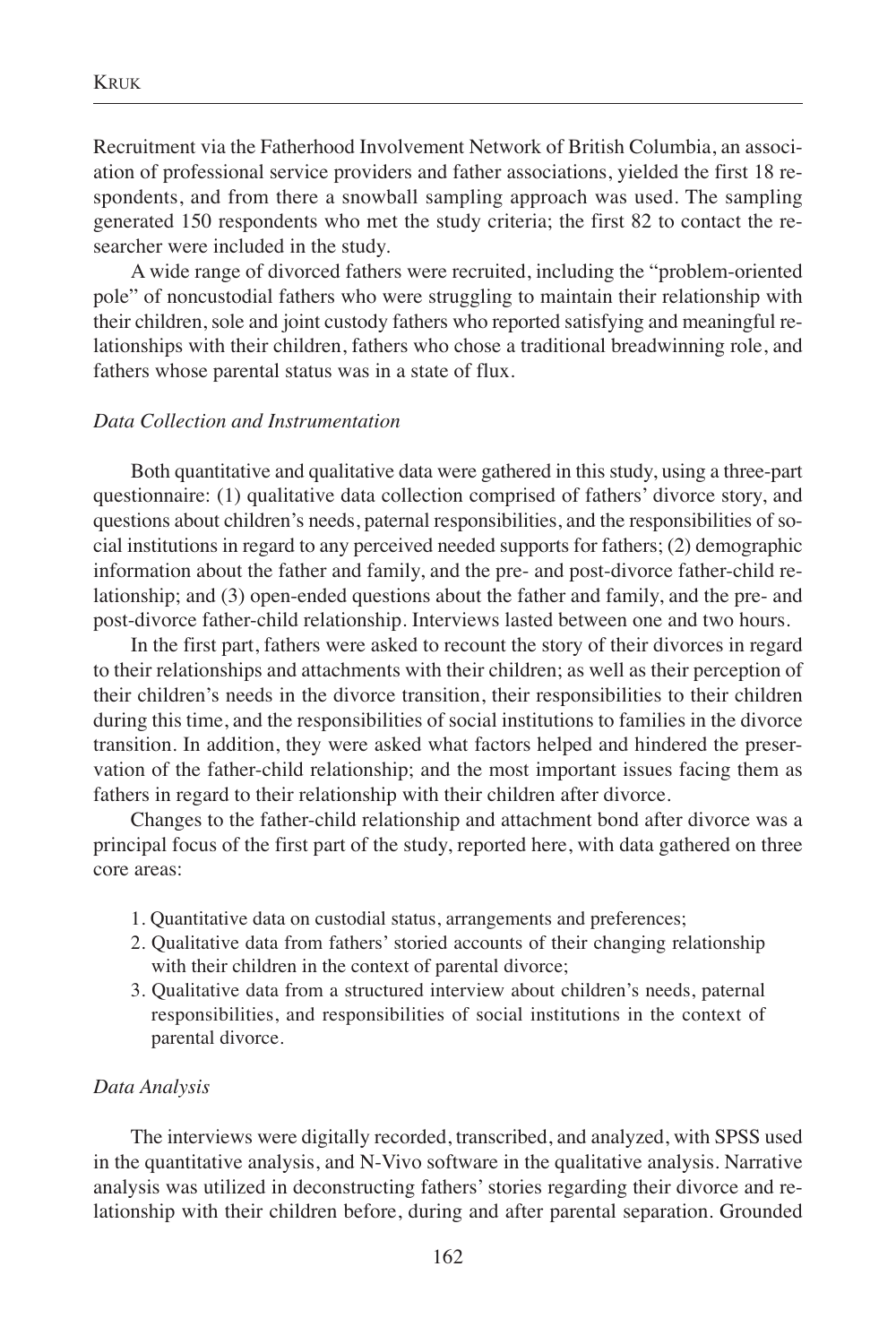theory and the constant comparative method were used to generate categories and themes related to father-child attachment in the context of children's needs, paternal responsibilities, and social institutional responsibilities.

#### Results

#### *Demographic Characteristics*

Both previously married and unmarried, as well as separated and legally divorced fathers were included in the study. The participants were a diverse and representative group, ranging in age from 25 to 75, with most in their 40s and 50s. The mean age of the respondents was 47 years. Sixty of the 82 fathers were employed, 55 full-time, and spanned a range of occupational categories.

The 82 fathers had a total of 182 children; they were the birth fathers of 171 (94%) of these children. Twenty-five of the fathers had one child and 28 had two children, 17 had 3, 10 had 4, and 2 had 5 children; 91 (50%) of the 182 children were male and 91 (50%) were female. The participants reported a range of living arrangements with their children: at interview, there were 65 noncustodial fathers, 11 in joint physical custody arrangements, and 6 with sole custody of their children. This figure roughly corresponds to current data from court file analyses of court-determined child custody arrangements.

#### *Pre- and Post-Divorce Father-Child Relationships: A Comparison with Kruk (1989)*

One of the aims of the study was to compare current changes in pre- and post-divorce parenting arrangements with those observed 20 years ago by Kruk (1989). Kruk (1989, 1993) found a discontinuity between pre- and post-divorce parenting patterns, with previously highly involved and attached fathers more likely to lose contact with children after divorce than those who reported being previously less involved and attached. It was found that a strong pre-divorce father-child attachment bond predisposes fathers to deeper feelings of loss and a pronounced grief reaction after divorce. The present study found an even greater discontinuity between pre- and post divorce living arrangements, in the direction of equal or shared parenting before divorce shifting to primary maternal custody after divorce. Table 1 compares the findings of Kruk (1989) with those of the present study.

Kruk (1989) found that while 28 of 40 "contact" fathers (those who maintained regular contact with their children after divorce) reported low levels of pre-divorce involvement, attachment and influence, and better adaptation to the consequences of divorce, 26 of 40 disengaged (no contact) fathers had comparatively high scores on all indices relating to the pre-divorce father-child relationship, and marked problems in post-divorce adaptation. In the present study, whereas 38 of 82 fathers reported shared parenting arrangements before divorce, only 11 of 82 reported shared parenting arrangements after divorce. Whereas 20 of 82 fathers reported primary maternal care arrange-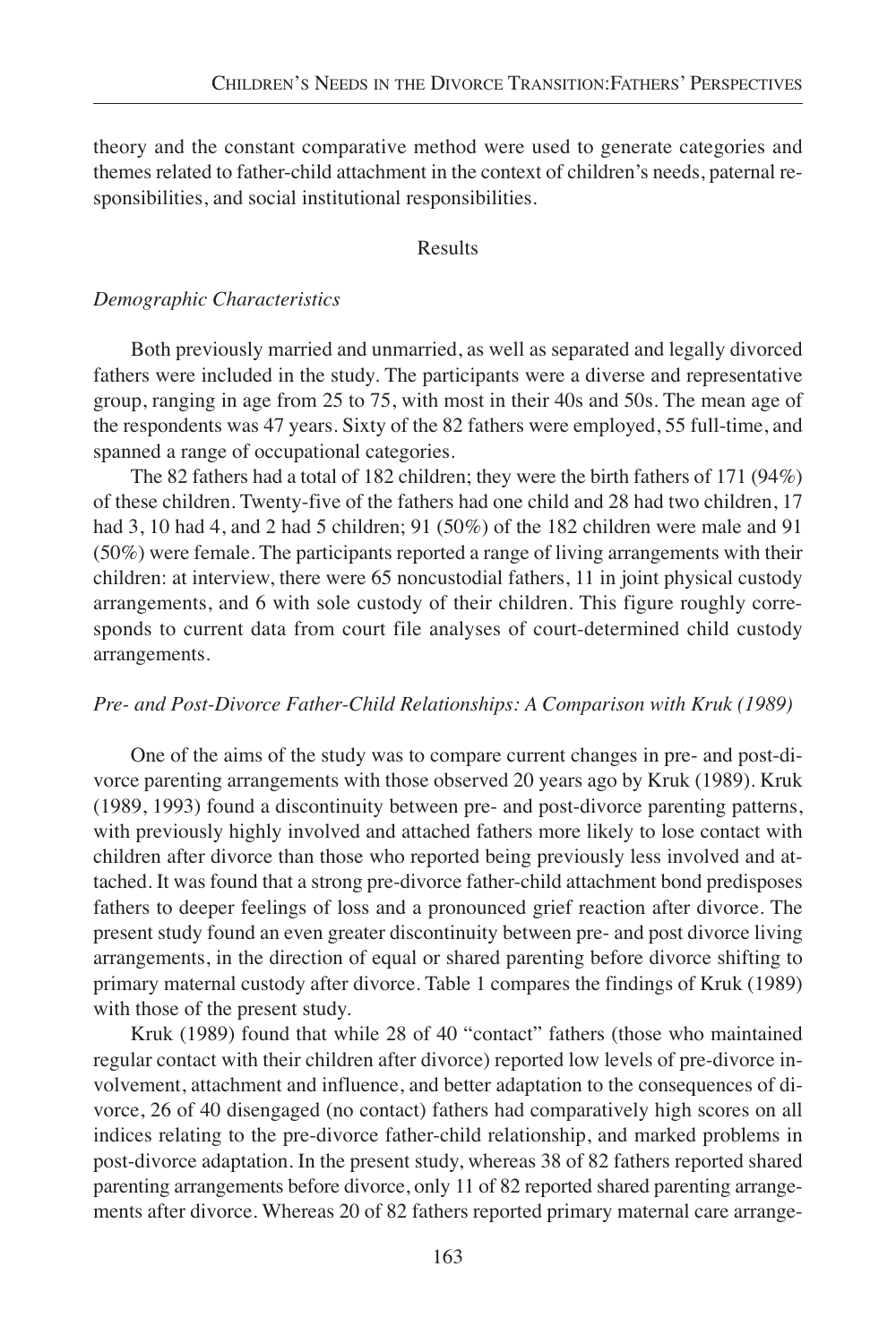Table 1

Involvement) (2009)

*Pre- vs. Post-Divorce Father-Child Relationships (1989 & 2009)*

(Dis)continuity between pre- and post-divorce father-child relationships (Fatherhood Involvement, Attachment, and Influence) (Kruk, 1989)

Post-Divorce Contact

| Pre-Div. Relat.                 | Contact | Disengagement |
|---------------------------------|---------|---------------|
| Low Inv., Attach., & Influence  | 28      | 14            |
| High Inv., Attach., & Influence | 12      | 26            |
| Total                           | 40      | 40            |

(Dis)continuity between pre- and post-divorce father-child relationships (Fatherhood

| .                     | Pre-Divorce | Post-Divorce |
|-----------------------|-------------|--------------|
| Primary Paternal Care | 18          | 6            |
| Primary Maternal Care | 20          | 65           |
| Equal / Shared        | 38          |              |
| Other                 | 6           |              |
| Total                 | 82          | 82           |

ments before divorce, 65 of 82 reported primary maternal care arrangements after divorce, with 30 of these fathers disengaged from their children's lives. It appears that more fathers are now engaged in shared parenting in two parent families, yet relatively more fathers are becoming disengaged when removed as primary or co-caregivers after divorce.

Kruk (1989) also found a marked discrepancy between what fathers desired in regard to their post-divorce living arrangements with their children and final outcomes. Seventy-nine per cent of fathers reported that they wanted their children to live with them at least part of the time. Fathers held the discouragement of legal practitioners and a legal child custody system which they perceived to be biased against fathers as the reason why they were unable to obtain what they desired. In the present study, fathers expressed an even stronger preference for a shared parenting arrangement after divorce; 69 of 82 fathers (84%) identified equal or shared parenting as in the best interests of their children (BIOC). When asked what legal presumption should be in effect when parents are in dispute over post-divorce parenting arrangements, 64 of 82 fathers (78%) indicated equal or shared parenting.

Interestingly, fathers also reported a marked discrepancy between legal custody designations and de facto living arrangements (see Table 2), as for some, legal decrees of "joint custody" were made but with "principal residence" with the mother. Thus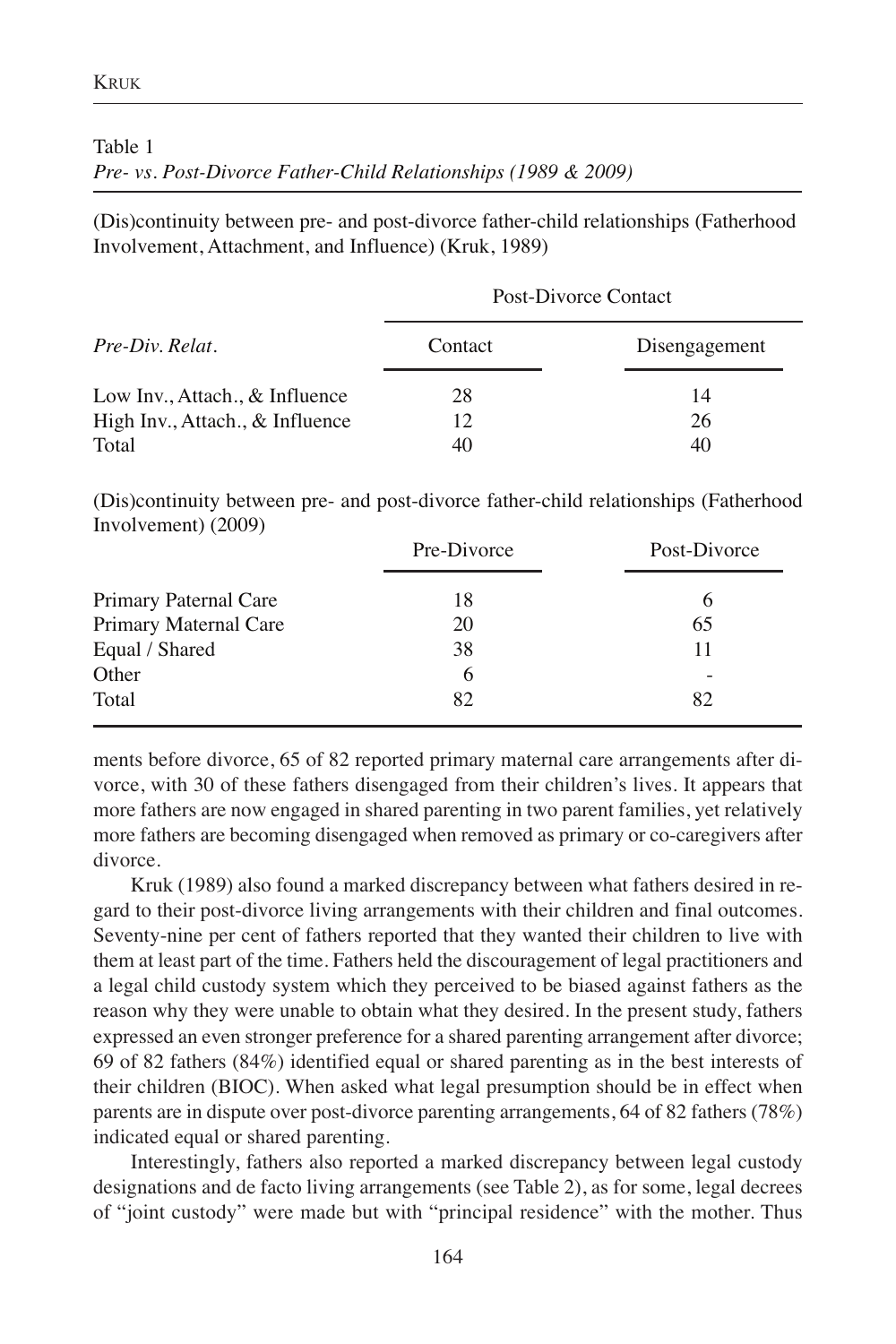| Fathers' legal custody designations               |    |  |
|---------------------------------------------------|----|--|
| Non-custodial access                              | 22 |  |
| Joint custodial                                   | 27 |  |
| Sole custodial                                    |    |  |
| Other (no order; no contact order)                | 22 |  |
| NA or missing                                     | 4  |  |
| Fathers' actual living arrangements with children |    |  |
| Non-custodial (less than 40% time)                | 65 |  |
| involuntary                                       | 58 |  |
| voluntary                                         | 7  |  |
| disengaged                                        | 30 |  |
| Joint custodial (40-60% time)                     | 11 |  |
| Sole custodial (more than 60% time)               |    |  |
|                                                   |    |  |

Table 2

|  |  |  | Legal Custody Designations vs. De Facto Arrangements |
|--|--|--|------------------------------------------------------|
|  |  |  |                                                      |

many fathers were awarded legal "joint custody" but were de facto noncustodial parents; only 7 of the 65 noncustodial fathers reported choosing this arrangement. Fiftyeight of the 65 noncustodial fathers wanted their children to live with them on at least a shared parenting basis.

A significant number of the fathers in our study experienced problems maintaining their relationships with their children after parental separation. Thirty were disengaged and had no contact with their children; others were struggling to maintain contact. Many experienced challenges restoring a ruptured relationship even after their children became adults. Yet despite these challenges, fathers valued their attachment to their children and persevered in trying to restore contact. The legal removal of child custody after separation in the absence of a child protection finding constitutes for fathers a direct threat to their parental identity and their attachment with their children.

#### *Qualitative Data: Narrative Analysis*

Each father was asked to describe the story of his divorce, particularly in regard to his relationship with his child(ren). For most, these were stories of broken and, in some cases, restored attachments; Table 3 summarizes the core elements of fathers' narrative accounts.

Eight core themes emerged from fathers' narrative accounts of their divorce process, particularly in regard to their relationship with their children. First, divorced fathers experience a grieving process which contains all the major elements of bereavement, primarily linked to the loss of their children and the weakening of the father-child attachment bond. Although many fathers continued to have contact with their children, the quality of the attachment bond suffered as a result of diminished time in the daily routines of the relationship; access to and engagement with children was seen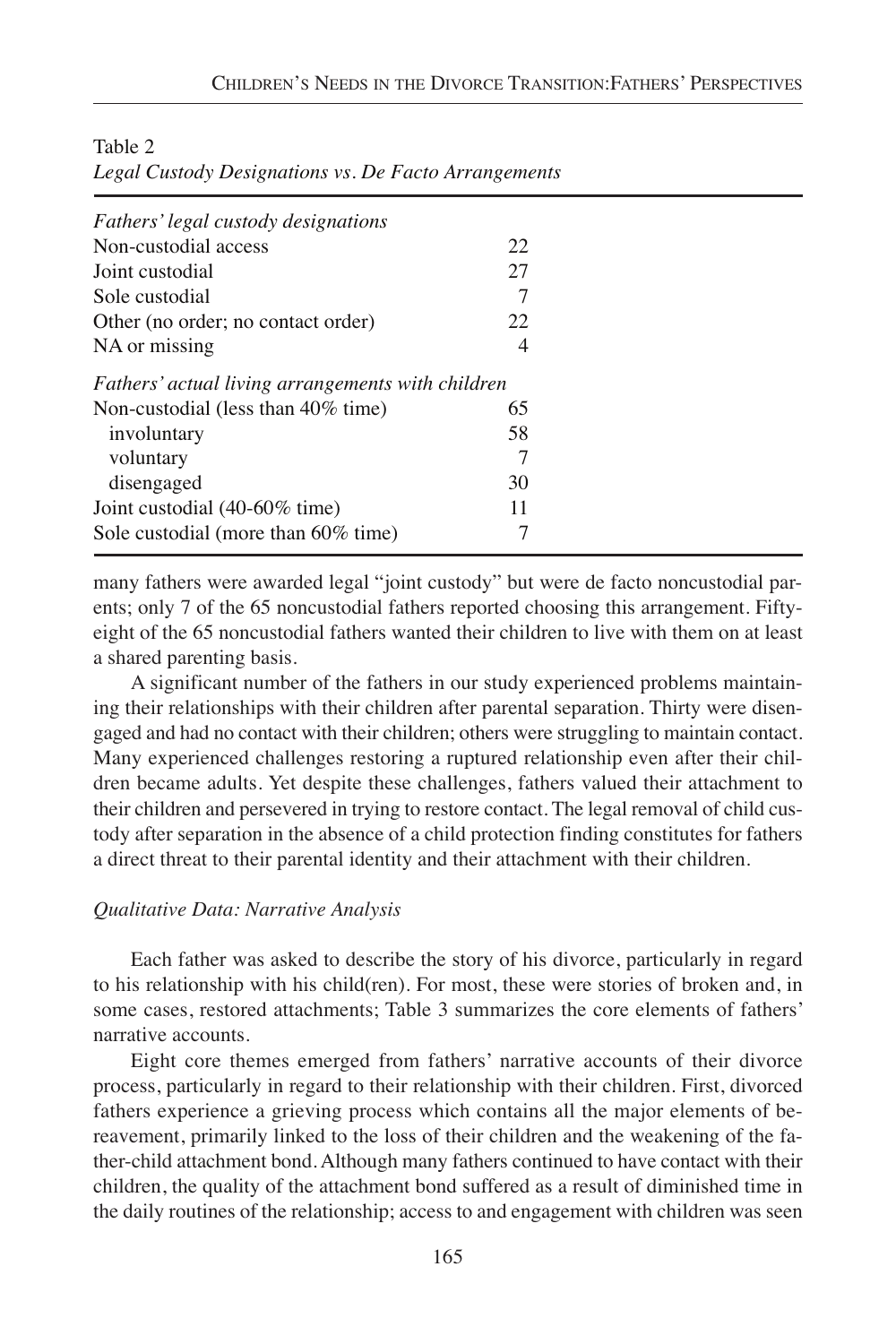#### Table 3

*Narrative Storytelling: Themes and Story Pattern*

#### *Core Themes*

| Precipitating event; family stress, tension                                           |
|---------------------------------------------------------------------------------------|
| Lack of external social support                                                       |
| Mothers as initiators of separation and divorce                                       |
| Financial dispute leading to child custody dispute;<br>legal system involvement       |
| Parental alienation; abuse allegations                                                |
| Heightened conflict; violence; initial paternal dis-                                  |
| engagement                                                                            |
| Effects of conflict and paternal disengagement on<br>children                         |
| Structural and psychological obstacles to father-<br>child involvement and attachment |
| Involuntary paternal disengagement; legal removal                                     |
| of custody                                                                            |
| Attempts to reestablish relationship; fathers as self-<br>litigants                   |
|                                                                                       |
|                                                                                       |

*Story Pattern*

as a prerequisite of paternal attachment to and responsibility for children. The threatened loss of the relationship was present for even custodial fathers. The importance of sufficient time, financial security, autonomy and equality in parenting were identified by fathers as critical in preserving meaningful attachments with their children.

The central importance of mothers' gatekeeping role/encouragement of the fatherchild attachment was a second core theme. In some cases, fathers were able to preserve their attachments with their children after divorce; in others, mothers' discouragement of paternal involvement was associated with paternal disengagement in many cases. The vulnerability of father-child attachments was noted by the majority of fathers, and access denial and parental alienation were core features of many fathers' stories.

Third, fathers' narratives focused on the role of the adversarial system in heightening conflict and fueling family violence, especially when parent-child attachment bonds were threatened. Fourth, spouse abuse was reported by several fathers, including physical, emotional, and (especially) legal abuse (police involvement, false allegations, criminal charges, unsubstantiated allegations, sole custody, restraining orders). Fathers also described severe stress symptoms, and the development of physical and mental health problems associated with legal proceedings. In some cases, false allegations put fathers on the defensive in the legal process; much time and financial resources were spent in countering allegations. When allegations were not substantiated, fathers' attachments to their children had already been broken, and the legal system failed to restore father-child contact.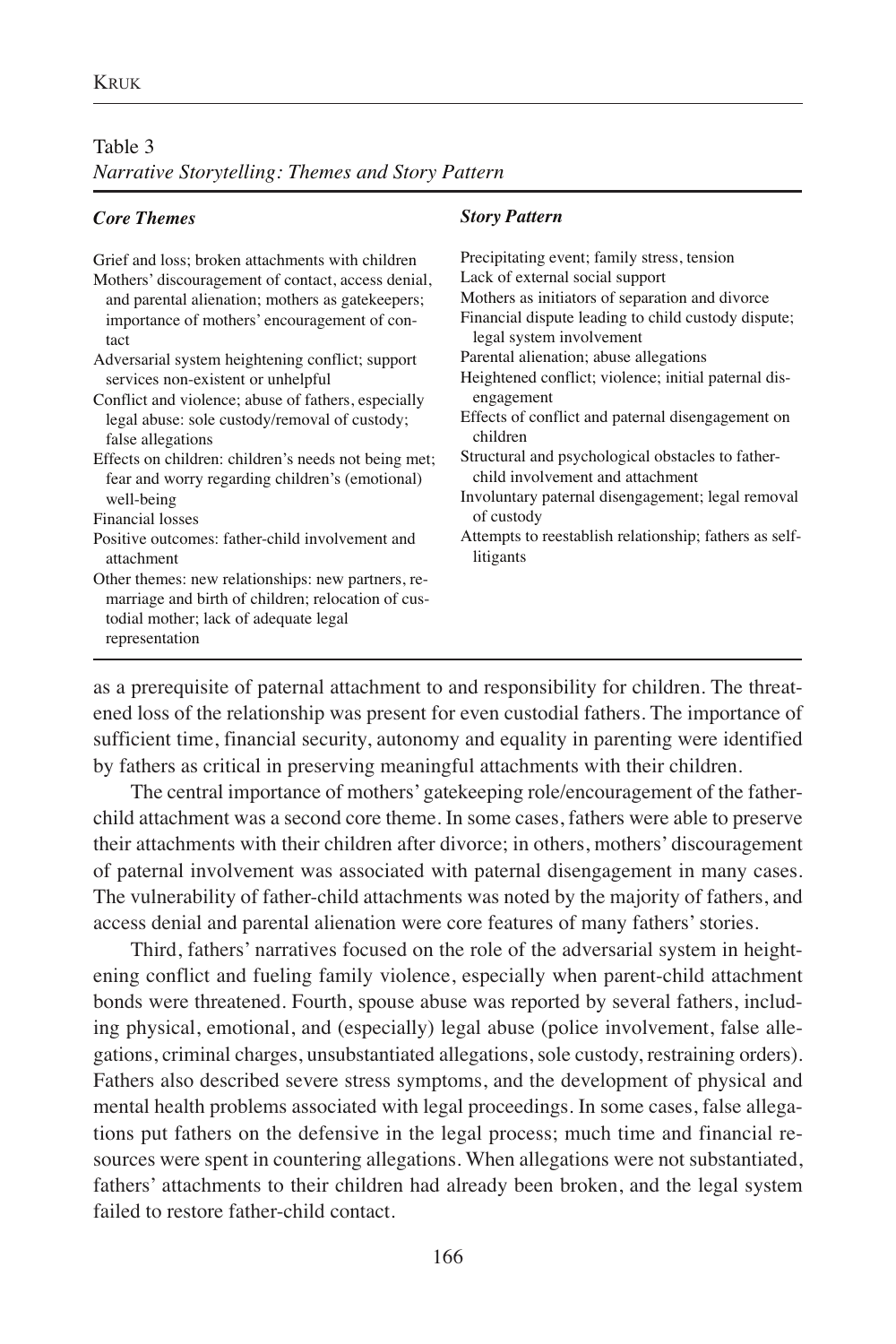Fifth, fathers' stories focused on the effects of divorce and ruptured father-child attachment bonds on their children. Children's well-being, according to fathers, largely depends on fathers' active involvement in their lives in a parental capacity, not a "visiting" context. Father-child attachment was defined in terms of responsibility-to-needs; that is, children were seen to need responsible father involvement in their lives in order to have their basic needs met, particularly emotional and attachment needs.

The enormous financial losses incurred by fathers, resulting from both legal fees and child support payments, was the sixth theme. Debt and bankruptcy resulting from legal costs was a concern of most fathers. Loss of house and home, loss of children's inheritance, financial pressure imposed by the court and child support being defined strictly in financial terms were reported.

Seventh, those fathers who were able to surmount the many obstacles to restoring their relationship with their children focused on positive outcomes and restoration of father-child bonds. All fathers valued their attachment to their children and saw their paternal role as central to their lives, and this was evident in virtually all the fathers' stories.

Finally, other themes in fathers' stories of diminished attachments to their children were noted:

- (1) New partner and child responsibilities were associated with disengagement of fathers from children;
- (2) Relocation of custodial mothers was associated with disengagement of fathers from children;
- (3) Lack of adequate legal representation (as a result of cost, difficulty of case, and level of disagreement and conflict) was widely reported. The slow pace of legal processes (dependent on lawyers' schedules), the use of ex parte orders, and questionable legal advice (in regard to maternal relocation with children; rights of unmarried fathers who are separated before the birth of child; repercussions of the status quo with legal delays) were cited.

The themes that emerged fathers' accounts of their divorce experiences and their diminished relationships with their children followed a certain progression. Fathers described a process where attachment stability was replaced by chaos in the father-child relationship. The following elements are combined as a continuous narrative:

- (1) Fathers' stories typically started with a precipitating stressful event, leading to family turmoil, with few social supports available. Examples included medical crisis (cancer, death of a child), loss of employment, infidelity, and coming out. For some the precipitating crisis was the separation itself, the former partner's new relationship, or the father's new relationship. For some the precipitating crisis was the legal decree itself.
- (2) Lack of responsibility on the part of representatives of social institutions (courts; child welfare agencies; the school system). Many fathers sought sup-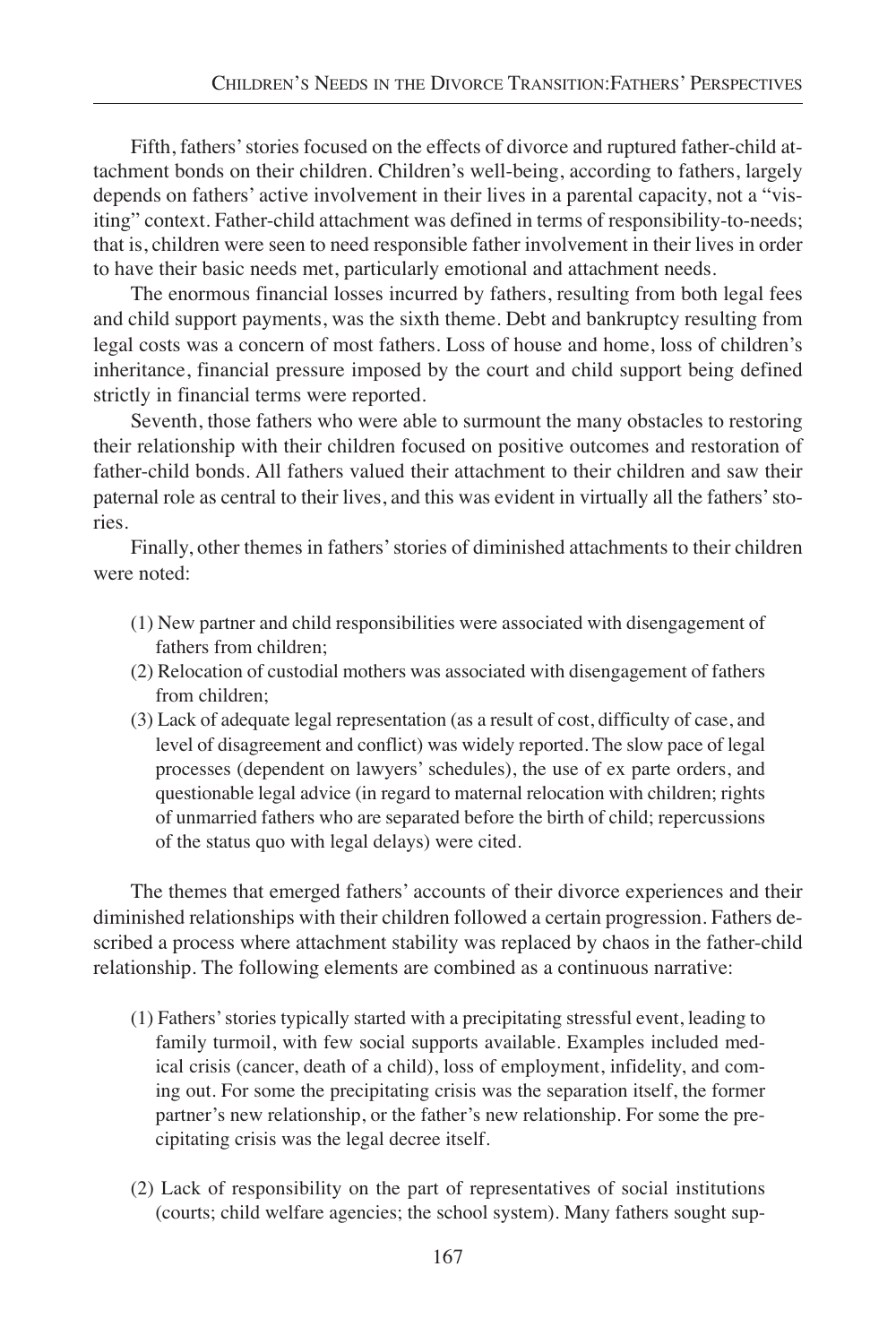port but could not find it; others found services unhelpful. Court involvement was reported as exacerbating conflict.

- (3) Reaction of the partners to the event: Most fathers were respondents and mothers initiators of the divorce. Fathers gave up or kept going to court in an effort to preserve their relationship with their children. Some eventually had successful outcomes, obtaining joint custody orders, although mothers continued to breach access orders without consequence.
- (4) Conflict between the couple was reported by fathers as initially financiallybased; what started out as a financial disagreement later involved children as "bargaining chips." Because child custody has implications for child support, child custody became an issue of disagreement and conflict between the couple.
- (5) Parental alienation occurred in degrees, as follows:
	- (a) no facilitation or encouragement of paternal contact;
	- (b) no consultation and unilateral decision-making by mothers regarding children;
	- (c) abuse allegations;
	- (d) direct parental alienation.

Threatening to remove the father as a custodial parent, which has profound repercussions for parent-child attachment, was seen by fathers as a precursor of parental alienation.

- (6) Initial father disengagement occurred when conflict between parents escalated, or when either the mother or father resorted to violence; police involvement was present in some cases.
- (7) The effects of paternal disengagement on children became evident. Children witnessing conflict were at risk, as their need for safety, order and stability were compromised. Behavioral problems among boys was a frequent result of witnessing parental conflict.
- (8) Both psychological and structural barriers mitigated against fathers in their efforts to restore their attachment with their children. Structural obstacles to the father-child relationship included the lack of effective support services and adversarial legal processes; psychological obstacles to the father-child relationship were described as the result of power struggles between parents. When conflict occurred during transitions from one home to the other, children's loyalties become divided, and several fathers disengaged from their children's lives at that point.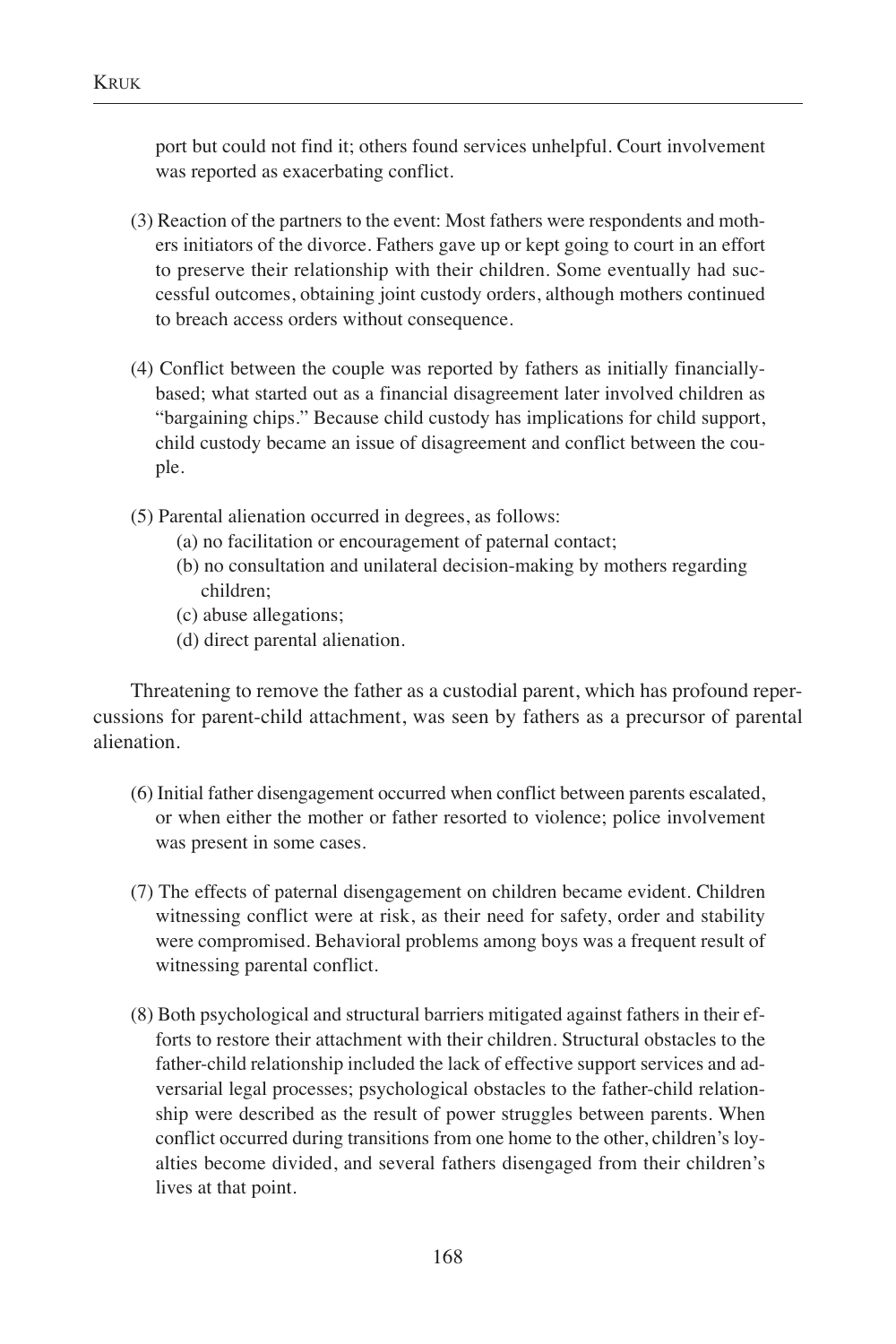- (9) Fathers disengaged when social institutions undermined their status as parents and imposed restrictions on the father-child relationship, including limited access, supervised access, and lack of access to medical or school information. Young children were at the highest risk of paternal disengagement.
- (10) Fathers went to great lengths to reestablish a relationship with their children, and sometimes their persistence yielded positive results. In other cases, serious physical and mental health problems prevailed—a reflection of the strength of father-child attachment bonds before divorce.

## *Grounded Theory Analysis: Children's Needs*

Fathers were asked to identify their children's primary needs in the divorce transition. We found that fathers equate the "best interests" of children with their children's basic needs, and children's emotional, psychological, social, and spiritual needs were seen to be of paramount importance. According to fathers, what children most need is a stable parental (not "access" or "visiting") relationship with their fathers (and their mothers); they need to be loved, and in no way felt to blame for their parents' divorce; they need a sense of security, safety and protection in often traumatizing situations; they need food, shelter, clothing and financial provision. Parental cooperation and respect were also identified, as were the needs for order, autonomy, equality, truth and justice, play and physical affection, encouragement, respect and understanding, physical health and development, and education. A number of fathers identified the need for "roots" as central—children's attachments to their extended family network, cultural or ethnic traditions, and community.

#### Table 4

|                                            | "Most important need" | "Top 3 Needs" | Total no.<br><b>Fathers Identifying</b> |
|--------------------------------------------|-----------------------|---------------|-----------------------------------------|
| Shared parenting                           | 26                    | 45            | 66                                      |
| Stable relationship with both parents      |                       |               |                                         |
| Love                                       | 23                    | 40            | 48                                      |
| Reassurance that children are not to blame |                       |               |                                         |
| Safety; Security                           | 13                    | 52            | 59                                      |
| Phys. needs: food, shelter, clothing       | 8                     | 24            | 73                                      |
| Financial provision                        |                       |               |                                         |
| Roots                                      | 3                     | 10            | 40                                      |
| Parental cooperation                       | 2                     | 12            | 25                                      |
| Mutual respect                             |                       |               |                                         |
| Stability, Consistency                     |                       |               | 25                                      |

*Needs of Children After Parental Divorce*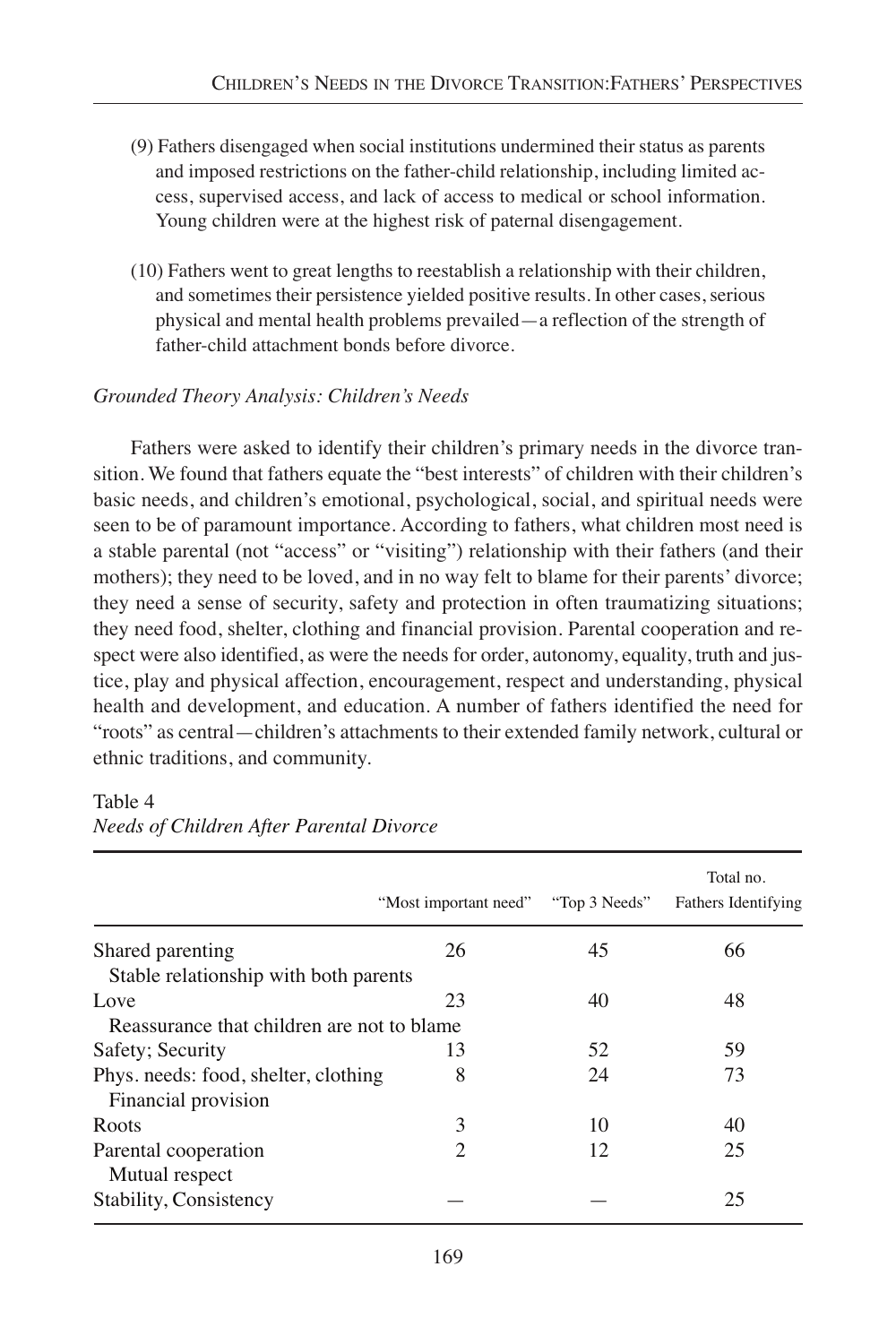|                                         | "Most important need" | "Top 3 Needs" | Total no.<br><b>Fathers Identifying</b> |
|-----------------------------------------|-----------------------|---------------|-----------------------------------------|
| Active love, care                       | 44                    | 60            | 82                                      |
| Being there                             |                       |               |                                         |
| Access; spending time, engagement       |                       |               |                                         |
| Respect for children's needs            | 16                    | 32            | 40                                      |
| Other roles: teacher, guide, role model |                       |               |                                         |
| Safety; Security; Protection            | 5                     | 22            | 24                                      |
| Emotional development                   | 5                     | 11            | 13                                      |
| Food, shelter, clothing                 | 3                     | 18            | 28                                      |
| Financial provision                     |                       |               |                                         |
| Respect for co-parent                   | 2                     |               |                                         |
| Mutual respect                          |                       |               |                                         |

## Table 5 *Paternal Responsibilities*

### *Paternal Responsibilities*

When asked about paternal responsibilities to children in the divorce transition, most fathers cited the responsibility to physically "be there" for your kids, in a loving parental capacity; followed closely by the notion that fathers basically have only one responsibility—respect for their children's needs—which reflects the idea that children's best interests are commensurate with their basic needs. Children's need for safety and security were paramount for many fathers, and they regarded a strong paternal presence as a main source of protection in their children's lives. Fathers' view of "responsible fathering" after divorce was one in which, first and foremost, they actively shared with their child's mother the continuing emotional and physical care of their child, and secondarily, they shared in the continuing financial support of their child.

Despite the fact that stability and consistency were identified by 25 fathers as a core need of children after divorce, fathers did not see the provision of stability and consistency as lying within the paternal realm of responsibility, as much as they did within the realm of social institutional responsibility.

## *Social Institutional Responsibilities*

Fathers' views on the responsibilities of social institutions focused on the responsibility to support fathers in the fulfillment of their parenting responsibilities, by means of equality and fairness in court-determined post-divorce parenting arrangements, with fathers having equal rights to mothers in this regard. The legal protection of paternal attachment bonds with children was most important to fathers. Fathers saw that their children's need for stability and consistency was best addressed via removal of gender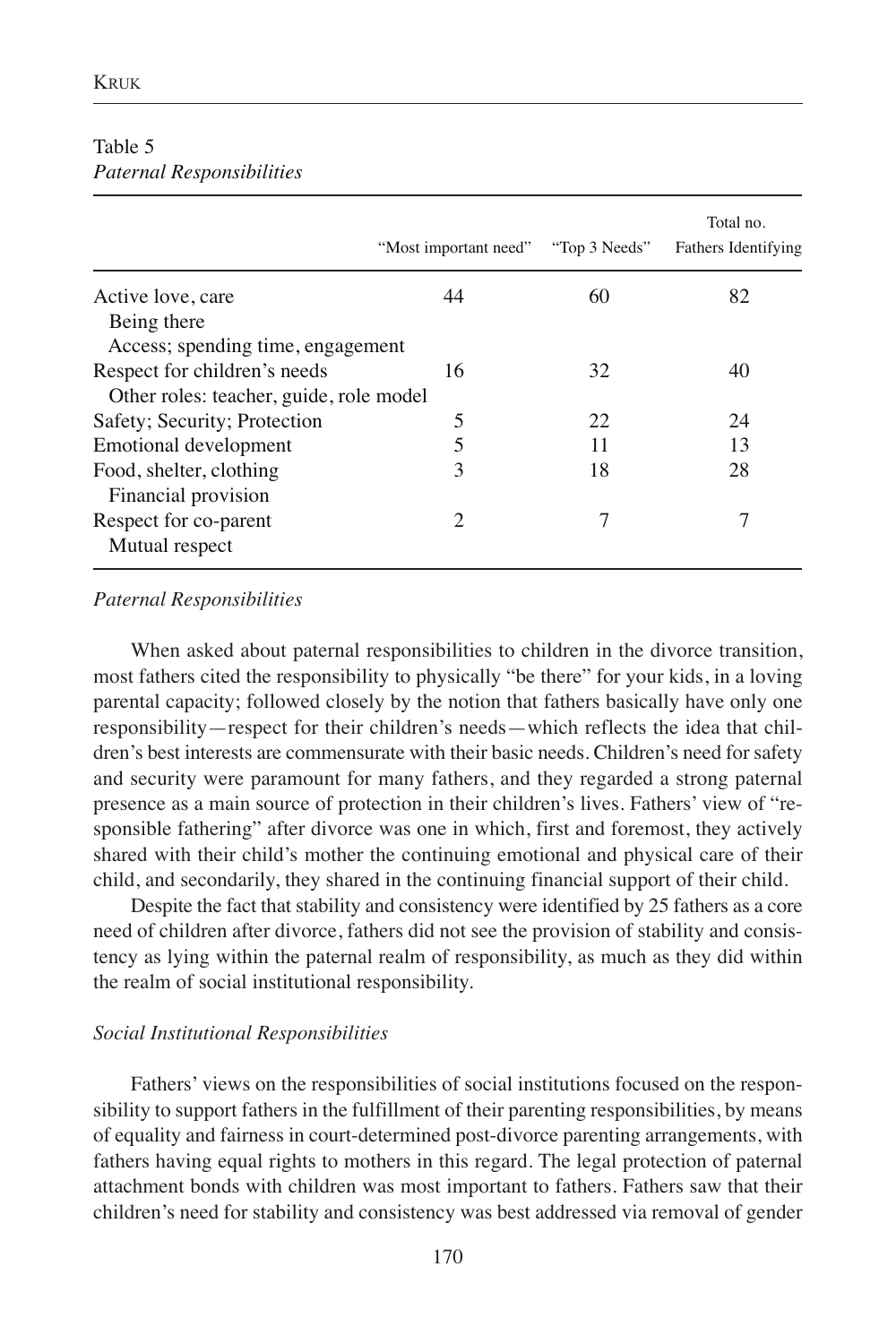|                                                        | "Most important need" | "Top 3 Needs" | Total no.<br><b>Fathers Identifying</b> |
|--------------------------------------------------------|-----------------------|---------------|-----------------------------------------|
| Legal rights                                           | 24                    | 42            | 51                                      |
| Shared parenting; equal access                         |                       |               |                                         |
| Recognition of father as parent                        | 14                    | 31            | 33                                      |
| Respect, validation                                    |                       |               |                                         |
| Removing gender bias                                   | 8                     | 24            | 30                                      |
| Dealing with parental alienation                       |                       |               |                                         |
| Dealing with false allegations; shaping positive image |                       |               |                                         |
| Mediation, counselling                                 |                       | 12            | 20                                      |
| Remove adversarial system/court                        |                       |               |                                         |
| Mediation as an alternative                            |                       |               |                                         |
| Support services for fathers                           | 6                     | 26            | 33                                      |
| $BIOC = children's needs$                              | 6                     | 13            | 17                                      |
| Access enforcement                                     | 5                     | 8             | 12                                      |

#### Table 6 *Social Institutional Responsibilities*

bias in the legal system; that is, the legal system was largely held responsible for disrupting children's lives as a result of removing fathers as primary caregivers via sole maternal custody orders.

The need for structural changes and socio-legal policy reform was fundamental to fathers. They discussed the importance of social recognition of fathers as parents of equal value to mothers; this would translate, in the post-divorce situation, to equal shared parenting responsibility for and engagement with children.

Fathers indicated that support services to fathers wee largely absent and should be available, as should access to needed information for fathers during the separation and divorce transition. Twelve fathers highlighted the need for access enforcement.

In discussing social institutional responsibilities, fathers emphasized that the legal system largely failed to effectively address post-divorce parenting disputes. As mothers were the petitioners in the legal divorce proceedings in most cases, fathers often felt on the defensive in regard to their legal rights. They were not prepared for the loss of their children from their care; rather then supporting the father, the court effectively removed him as an engaged parent via a sole custody or primary maternal residence order, despite the absence of a child protection finding. Fathers reported a lack of social institutional support for their parental role.

#### *Issues and Needed Changes*

Fathers were asked what helped and hindered their relationship with their children after divorce, and to identify the most salient issues for divorced fathers. In regard to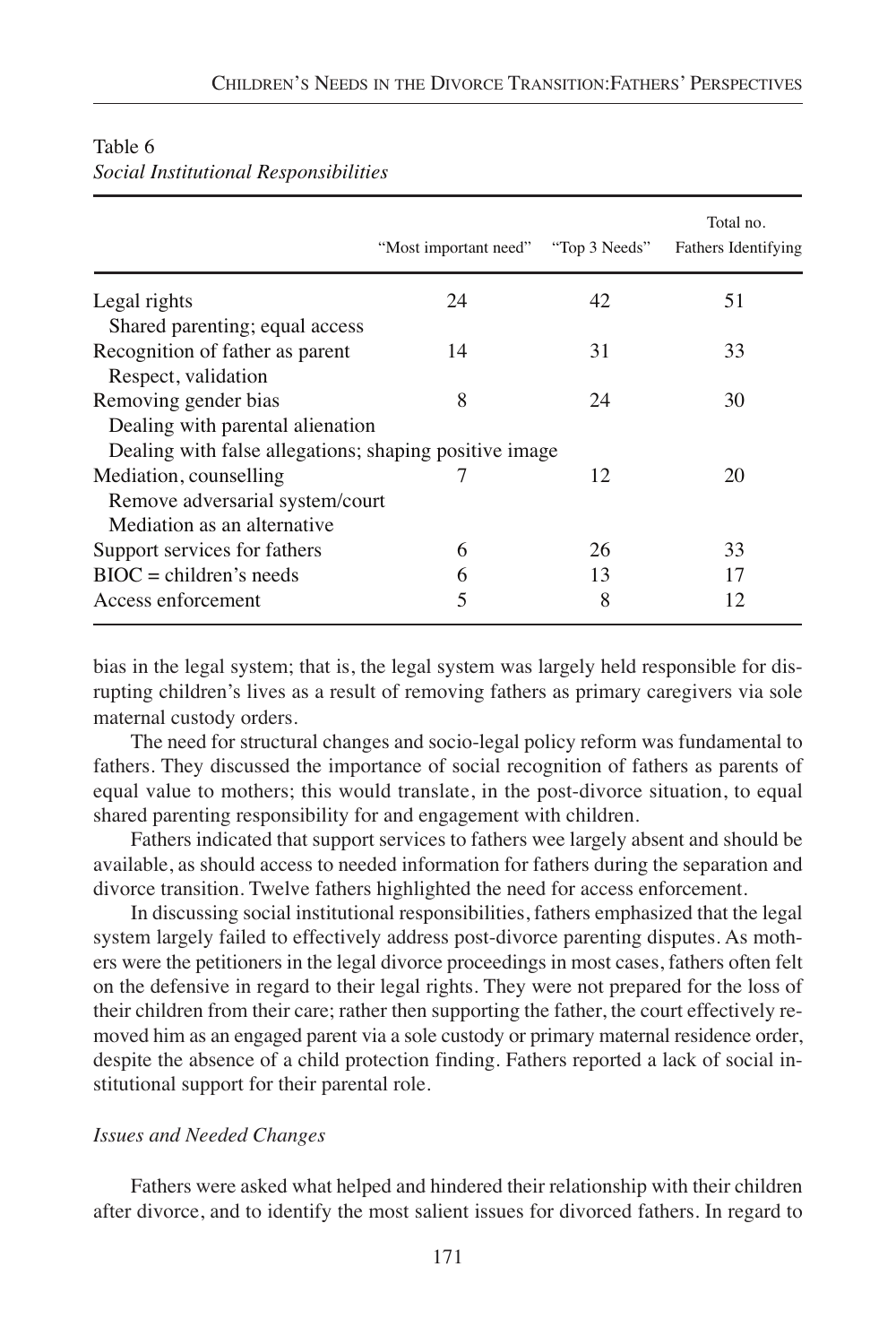what most hindered the post-divorce father-child relationship, the court system and their former partners were identified; fathers felt vulnerable as a result of mothers' gatekeeping function in regard to the father-child relationship. It was thus not surprising that fathers identified the cooperation of their ex-partners as co-parents as most helpful in preserving their attachment to their children; court system reform and shared parenting legislation were seen to be the next most helpful.

In regard to core issues facing divorced fathers, lack of access to children was identified by 56 of the 82 fathers, followed closely by inequality and gender bias in the legal system (46), and the need for legal system reform (33). From the standpoint of fathers, lack of access to children is the result of gender bias and legal inequities in the adversarial/judicial system, and reform of that system is urgently needed. Thirty fathers identified parental alienation as a core issue, related to their ex-partners' lack of support and legal system constraints. Access denial is a feature of such alienation, as is the court system's lack of enforcement of paternal access. The legal imbalance of power in favor of custodial mothers and the potential for disruption of father-child attachments were a concern for many fathers, who described legal abuse as the result of courts and other social institutions reinforcing the power imbalance between custodial mothers and noncustodial fathers. Access denial and parental alienation were experienced as parent abuse by fathers in this situation, which they felt powerless to address.

Fathers' frustrations with the legal system were also noted in their divorce narratives. "Jumping through legal hoops" seemed an endless task; resistance to and cooperation with the legal system both resulted in poor outcomes for the post-divorce father-child relationship, as fathers legal rights were rarely recognized.

The remedies suggested by fathers included the need for a legal presumption of shared parenting or joint physical custody, legal access enforcement, and mandatory family mediation. Sixty-nine of the 82 fathers were in favor of some form of mandatory mediation.

#### Discussion

Most studies have used mothers as the primary source of information about fathers (Saracho & Spodek, 2008); a new perspective on father-child attachment, from the standpoint of divorced fathers, emerged in the present study. First, fathers consider the "best interests" of children as equivalent to children's needs, with children's metaphysical needs more salient than their physical needs during the divorce transition. This goes counter to laws, policies and practices that foreground fathers' financial responsibilities as central to "child support" after divorce. Fathers consider their children's needs and paternal responsibilities as core elements of father-child attachment, with children's needs for paternal involvement and their emotional needs for love, safety and security as falling within the paternal arena of responsibility.

Second, the outcomes for fathers in regard to maintaining father-child relationships in contested child custody cases appear to be worsening. Although outcomes vary from one legal jurisdiction to another, fathers in the present study report feeling un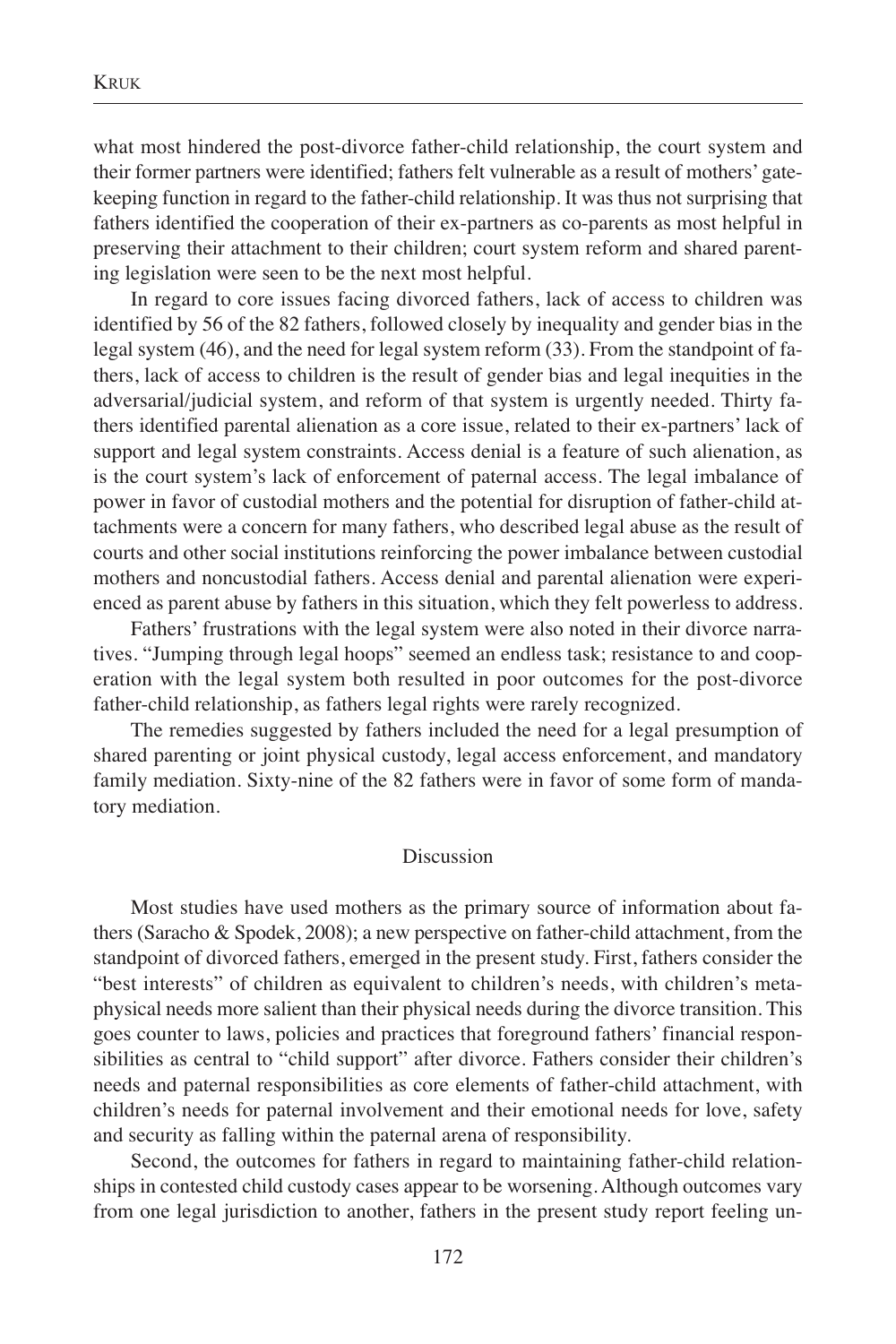supported and disregarded by court systems and other social institutions in regard to their relationship with their children. A perceived lack of valuing of the paternal (and parental) role by social institutions is discouraging for divorced fathers; lack of access to their children and the lack of social support for fathering after separation were identified as the conditions within which parental alienation develops, which is largely resistant to therapeutic intervention (Warshak, 2000).

Third, fathers clearly labeled "the system as the problem." According to fathers, legislation and social institutional policies and practices get in the way of responsible father-child relationships after divorce. In particular, adversarial divorce and "win-lose" court-based decisions are seen as destructive of not only of co-parental but also parentchild relationships; the adversarial "winner-take-all" sole custody framework was seen to exacerbate conflict between parents, and this harms children when the potential for a negotiated shared parenting outcome exists. According to fathers, the court system is an inadequate forum to deal with co-parenting disputes, despite recent reforms and new programs such as collaborative divorce.

Finally, perhaps the most important finding in this study is that inasmuch as it addresses the core needs of children, the most salutary post-divorce living arrangement for children, according to 69 of 82 fathers, is equal or shared parenting. This degree of father involvement and engagement was seen as essential to the preservation of fatherchild attachment bonds and quality of relationships. Sixty four of 82 fathers identified a shared parenting presumption as the most constructive legal response to preserving father-child attachments.

From the perspective of attachment theory, a shared parental responsibility approach to child custody determination after divorce warrants consideration, as the indeterminate "best interests of the child" standard has failed to provide a consistent approach based upon identified factors associated with risk and resiliency of children after divorce (Kelly & Emery, 2003; Kelly, 1997). According to Kelly's (2006) review of current empirical and clinical research on children's living arrangements following divorce, traditional legal access patterns fail in both the short and long term to address children's best interests, and undermine father-child attachments in particular. Bauserman's (2002) metaanalysis of the 33 major North American studies over the past decade comparing outcomes in joint and sole custody homes found that, on all divorce-specific and general adjustment measures, joint physical custody is associated with more salutary outcomes for children. Fabricius (2003), Fabricius and Hall (2000), Parkinson, Cashmore, & Single (2005), and Laumann-Billings (2000), focusing on the perspective of children in divorce, found that equal time with each of their parents is precisely what the majority of children desire and consider to be in their best interests and as most protective of father-child attachments. Shared parenting shields children from conflict between parents, as conflict increases in sole custody and decreases in joint custody families after divorce (Bauserman, 2002). Finally, as over half of first-time family violence occurs after separation within the context of sole custody (Corcoran & Melamed, 1990), shared parenting protects children from exposure to violence after parental divorce.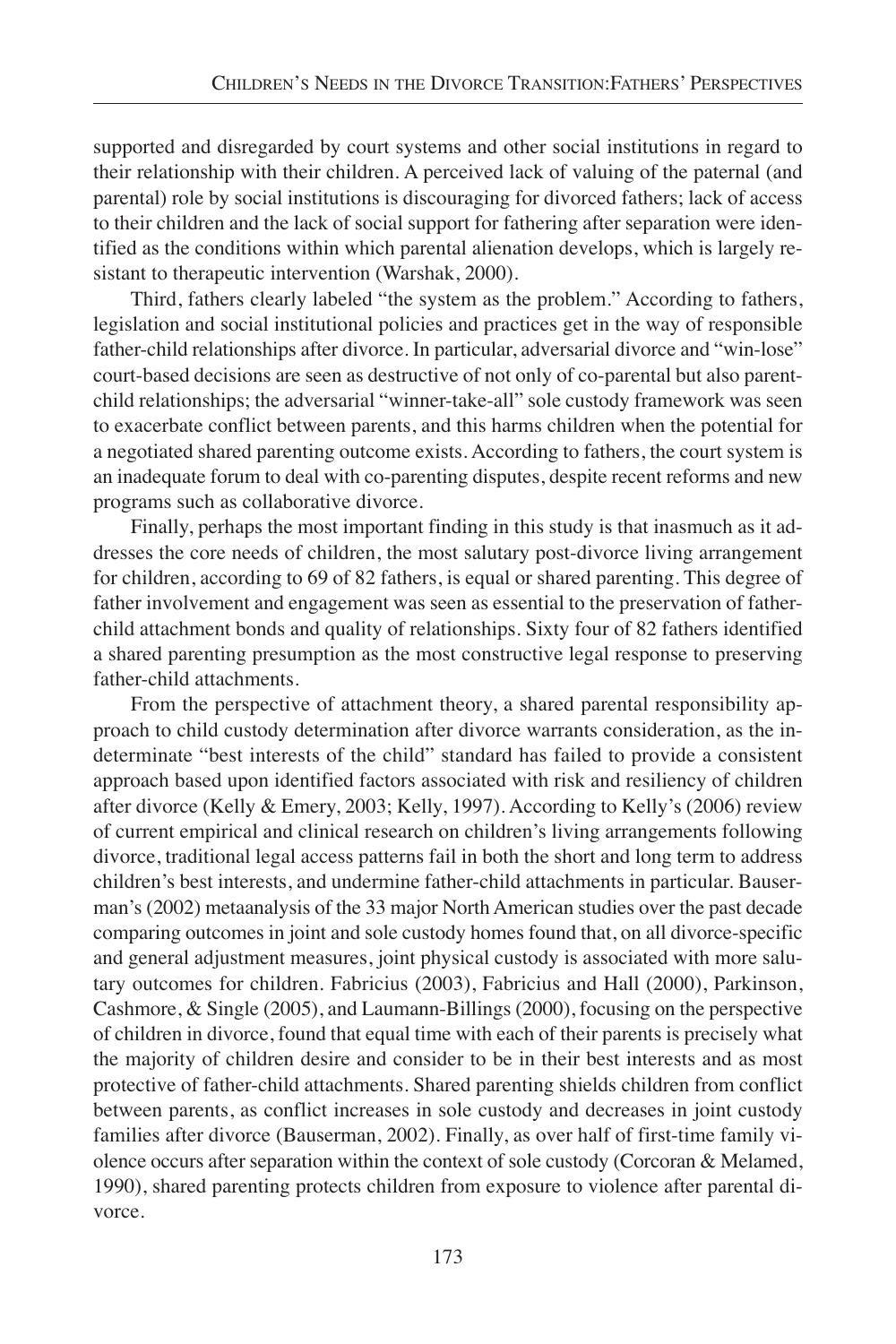"Sole custody" and "primary residence" may be seen as socially-constructed outcomes that have a veneer of respectability, but are not based on scientific evidence regarding children's needs in parental divorce. Although much of the rationale used to justify sole custody and "primary caregiver" living arrangements for children after divorce is explicitly or implicitly based on attachment theory (Bowlby, 1980), as Riggs (2005) and Braver (2003) note, the "primary caregiver" standard is based on erroneous assumptions that are not supported by the developmental literature. In the majority of families, both parents form primary attachment bonds with their children, and parental time spent in direct caregiving functions is now typically shared in two-parent families (Bianchi, 2000; Higgins & Duxbury, 2002), and time spent in caregiving is highly correlated with attachment security for children (Kelly & Ward, 2002).

Several researchers have proposed criteria for use in the determination of who qualifies as an attachment figure:  $(1)$  provision of physical care,  $(2)$  provision of emotional care, (3) the quality of care provided, (4) time spent with the child, (5) continuity or consistency in a child's life, and (6) the caregiver's emotional investment in the child (Cassidy, 1999; Colin, 1996; Howes, 1999). The fathers in our study identified these factors as primary components of their attachment relationship with their children, citing these elements as both basic needs of their children and as core functions and responsibilities of fathers. The quality of the father-child attachment relationship is largely dependent on the quantity of direct involvement fathers have with their children, with routine day-to-day caregiving allowing attachment bonds to develop in a way that "access" or "visiting" does not (Kelly, 2006). Paternal engagement is necessary for accessibility to and responsibility for children. From fathers' perspective, "quality parenting" is made possible by security and protection of father-child attachments, equality in regard to caregiving time, autonomy, stability and consistency of parenting, and shielding children from parental conflict. Quality of attachment is compromised by inequality of time sharing, disrupted relationships, and exposure to conflict.

#### *Implications*

"Respecting the father-child bond," according to divorced fathers, should be a primary goal of child custody law reform, and this is best accomplished by means of replacing legal sole custody with legal shared parenting orders. In accordance with Lamb and Pleck's (1985) determinants of father involvement, fathers have the motivation and skills to be effective parents after divorce, but are lacking in social support and institutional practices that support the ongoing father-child relationship. Fathers want shared parenting responsibility and regard this as a basic need of their children, but judicial practice reflects a sole custody presumption. Given the fact that the preservation of existing positive attachment bonds and the reduction of conflict are the strongest predictors of children's adjustment to parental divorce, a shared parental responsibility presumption, rebuttable in cases of abuse and neglect, warrants serious consideration.

The responsibilities of social institutions to support fathers in the fulfillment of their parenting responsibilities is a largely overlooked issue in the child custody dis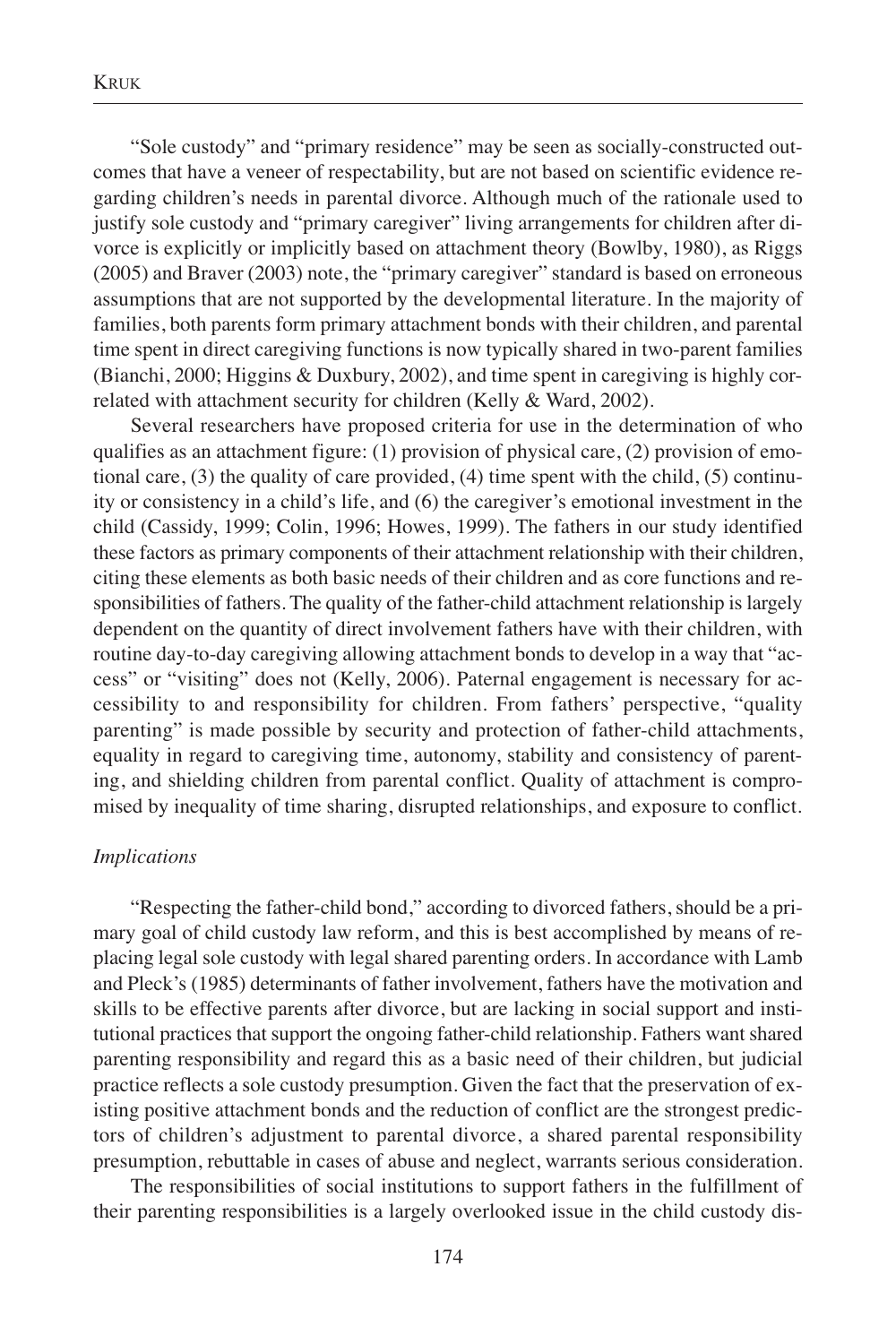cussion, which has largely focused on the competing rights-based claims of parents; a child-focused framework of child custody determination, focused on children's needs, parental responsibilities in regard to these needs, and social institutional responsibilities to support parents in the fulfillment of their parental responsibilities, may offer a fresh approach to the issue. A principal finding of the present study is that fathers who wish to maintain a responsible, active *parental* role in the care of their children are discouraged from doing so, as the most common legal determination in disputed cases is non-residential fatherhood.

There is a realistic and viable option to sole custody, now widely reported in the literature and implemented in a number of jurisdictions worldwide: a rebuttable legal presumption of shared parenting or joint physical custody (Kelly, 2006; Kruk, 2005). Such a presumption ensures that both parents maintain a parental role in their children's lives, and primary attachments are preserved. In allowing parents to share child care responsibilities, both are able to work outside the home; such an arrangement is in keeping with current caregiving patterns, as shared responsibility for child care has emerged as the norm in two-parent families, and after divorce in non-litigated cases (Bianchi, 2000; Higgins & Duxbury, 2002). Shared parenting is also associated with decreased conflict between parents (Bauserman, 2002). Shared parental responsibility is associated with better outcomes for children (Bauserman), both in divorce-specific and general adjustment, and is what children themselves identify as in their best interests (Fabricius, 2003).

Finally, shared parental responsibility is supported by attachment theory, in three ways:

- (1) Post-divorce shared parenting is most in keeping with pre-divorce parent-child relationships, ensuring continuity in regard to parent-child attachments;
- (2) Post-divorce shared parenting ensures the active involvement of both mothers and fathers in children's lives, while reducing inter-parental conflict, ensuring security in regard to parent-child attachments;
- (3) Although parent-child attachment and paternal involvement are different components of the father-child relationship, attachment is related and dependent on involvement and engagement, just as the quality of the father-child relationship is dependent on the amount of routine contact between both parents and their children.

It is now generally acknowledged that it is difficult, if not impossible, for the judiciary to adjudicate child custody disputes in the absence of proven child abuse or neglect, and judicial decisions are most often based on assumptions based on outdated research. The need for an alternative framework to the sole custody model is urgently needed, with divorce education, mediation and post-divorce support for high conflict couples focused on facilitating the development and implementation of shared parenting plans.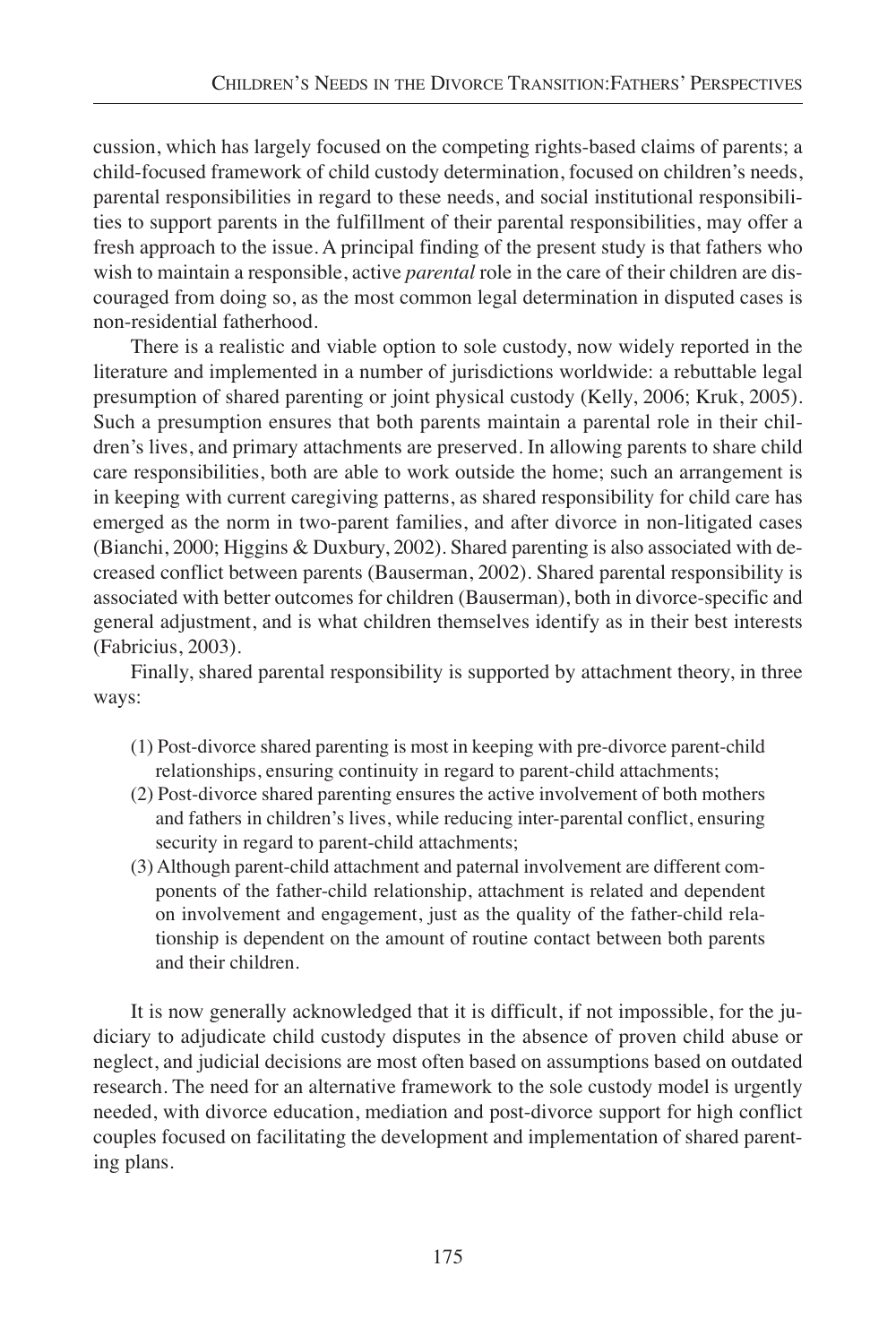#### Conclusion

Post-divorce fathering is influenced by contextual and structural factors to a much greater extent after divorce than in the two-parent family. Despite a trend toward egalitarian division of child care responsibility in two-parent families and non-litigated divorce cases, divorced fathers involved with the legal system experience significant emotional hardship at the time of divorce and after. For these fathers, divorce presents a role strain not comparable to that of mothers: the possible loss of one's children. A father's attachment to and involvement with his children earns approval while he is married, and while these feelings of attachment do not cease upon divorce, his ongoing involvement with his children is largely at risk, as maternal custody remains the dominant post-divorce arrangement for families, with mothers being the custodial parent in about 80% of cases in Britain and North America (Gunnoe & Braver, 2002; Kruk, 2005).

The fathers in this study saw their paternal responsibilities as connected to children's needs for parental involvement and attachment, safety and protection, emotional needs, and physical needs, in that order. Fathers' view of "responsible fathering" after divorce was one in which they actively shared with their child's mother the continuing emotional and physical care of their child, as well as financial support.

Children's needs and parental responsibilities vis-à-vis these needs are unique features of parent-child attachment relationships. Indeed, responsibility to needs makes attachment possible. Attachment is possible only with a sufficient level of engagement, and changes in engagement after divorce affect accessibility and responsibility. And as paternal engagement is necessary for accessibility and responsibility, so quality of attachment is largely dependent on amount of contact. Strong and secure emotional attachments between fathers and their children are not possible without routine and meaningful contact, beyond the constraints of court-ordered "access" and "visiting."

There seems little doubt that current laws and social institutional policies and practices present barriers to responsible fatherhood involvement and father-child attachment after divorce. The adversarial system exacerbates conflict via the "winner-take-all" approach, reflected in sole custody or "primary residential" orders being made when parents cannot agree on post-divorce parenting arrangements.

Commitment to the ethic of responsible fatherhood extends beyond the father, to the mother, to professionals who work with children and families, and to social institutions entrusted with the support of families (Doherty, Kouneski, & Erickson, 1998). From fathers' standpoint, current laws, social policies and practices have a profoundly negative effect on father-child attachments. Shared parenting responsibility after divorce is a viable alternative which would ensure that both parents maintain a parental role in their children's lives, and preserve primary attachments.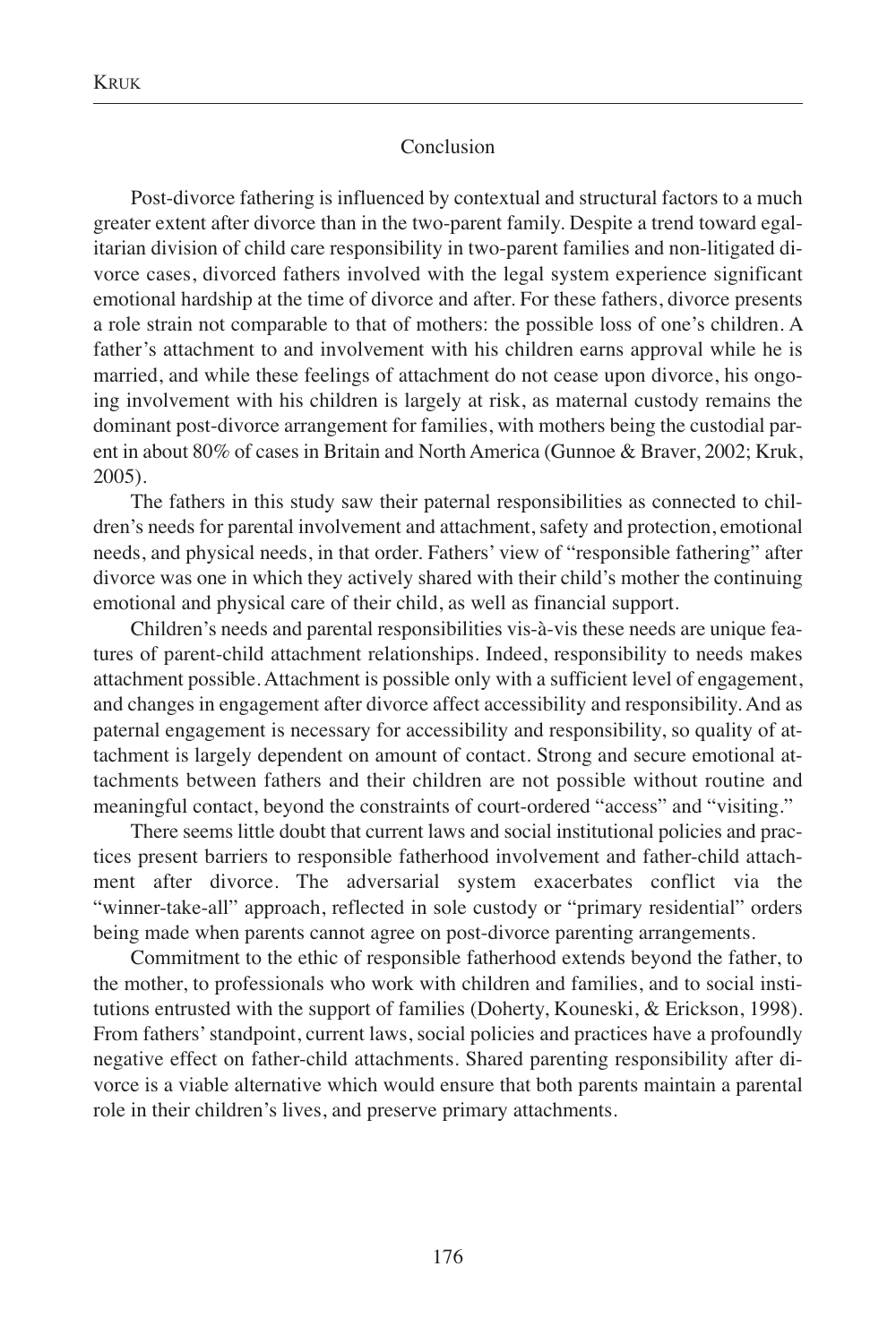#### References

- Ambrose, P., Harper, J., & Pemberton, R. (1983). *Surviving divorce: Men beyond marriage*. Sussex: Harvester Press.
- Amato, P. (2000). The consequences of divorce for adults and children. *Journal of Marriage and Family*, *62*, 1269-1287.
- Bauserman, R. (2002). Child adjustment in joint custody versus sole custody arrangements: A meta-analytic review. *Journal of Family Psychology, 16*(1), 91-102.
- Bianchi, S. (2000). Maternal employment and time with children. *Demography, 37,* 401-414.
- Blankenhorn, D. (1995). *Fatherless America: Confronting our most urgent social problem*. New York: Basic Books.
- Bowlby, J. (1980). *Attachment and loss: Vol. 3. Loss: Sadness and depression*. London: Hogarth Press.
- Braver, S. (1998). *Divorced dads: Shattering the myths.* New York: Tarcher, Putnam.
- Braver, S. L. (2003). The "news" about divorce for family psychologists. *The Family Psychologist*, *19*, 4-8.
- Brinig, M., & Nock, S. (2003). "I only want trust": Norms, trust, and autonomy. *The Journal of Socio-Economics*, *32,* 471-487.
- Burgess, E.W., Locke, H.J., & Thomes, M.M. (1971). *The family*. New York: Van Nostrand Reinhold.
- Cassidy, J. (1999). The nature of the child's ties. In J. Cassidy & P.R. Shaver (Eds.), *Handbook of attachment: Theory, research, and clinical applications* (pp. 3-20). New York: Guilford.
- Cohen, T.F. (1987). Remaking men. *Journal of Family Issues, 8*(1), 57-77.
- Coley, R.L. (2006). Predictors of paternal involvement for resident and nonresident low-income fathers. *Developmental Psychology*, *42*(6), 1041-1056.
- Colin, V.L. (1996). *Human attachment*. New York: McGraw-Hill.
- Coltrane, S., Coleman, M., & Ganong, L. (2004). Fathering: Paradoxes, contradictions, and dilemmas. In S. Coltrane, M. Coleman, & L. Ganong (Eds.), *Handbook of contemporary families: Considering the past, contemplating the future* (pp. 224-243). Thousand Oaks, CA: Sage.
- Corcoran, K., & Melamed, J.C. (1990). From coercion to empowerment: Spousal abuse and mediation, *Mediation Quarterly, 7*(4), 303-316.
- Doherty, W.K., Kouneski, E., & Erickson, M. (1998). Responsible fathering: An overview and conceptual framework. *Journal of Marriage and the Family*, *60*, 277-292.
- Fabricius, W. & Hall, J.A. (2000). Young adults' perspectives on divorce: Living arrangements. *Family Court Review, 38*(4), 446-461.
- Fabricius, W. (2003). Listening to children of divorce: New findings that diverge from wallerstein, lewis, and blakeslee. *Family Relations, 52*(4), 385-396.
- Frieman, B. (2003). Helping professionals understand the challenges faced by noncustodial parents. *Journal of Divorce & Remarriage, 39*(1/2), 167-173.
- Gunnoe, M.L., & Braver, S.L. (2002). *The effects of joint legal custody on family functioning*. Washington, DC: National Institute of Mental Health.
- Hetherington, E.M. (2002). *For better or worse: Divorce reconsidered.* New York: Norton.
- Higgins, C., & Duxbury, L. (2002). *The 2001 national work-life conflict study*. Ottawa: Health Canada.
- Howes, C. (1999). Attachment relationships in the context of multiple caregivers. In J. Cassidy & P.R. Shaver (Eds.), *Handbook of attachment: Theory, research, and clinical applications* (pp. 671-687). New York: Guilford.